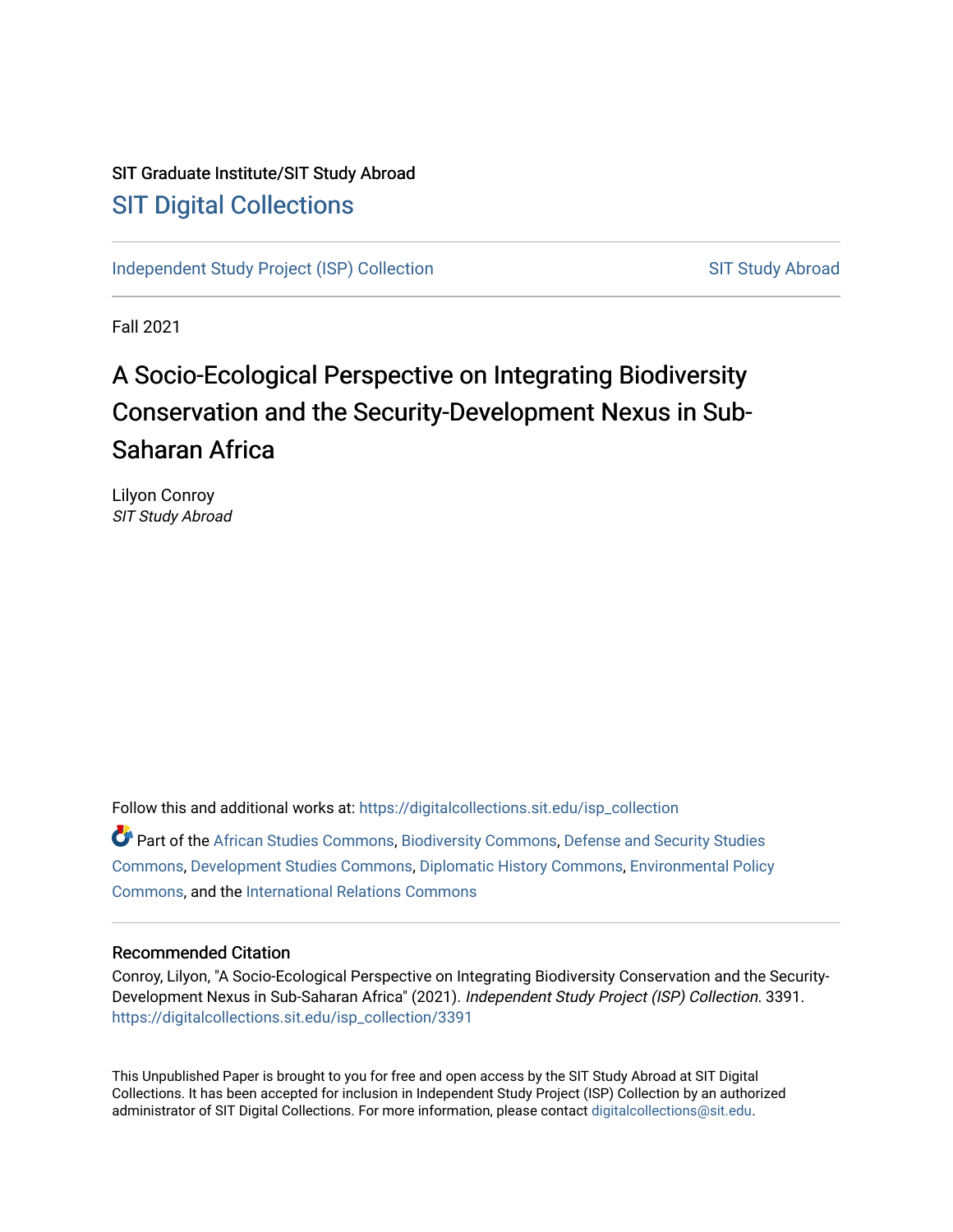

# A Socio-Ecological Perspective on Integrating Biodiversity Conservation and the Security-Development Nexus in Sub-Saharan Africa

By Lilyon Conroy

Fall 2021

International Studies and Multilateral Diplomacy Dr. Gyula Csurgai

Tulane University Political Economy – International Development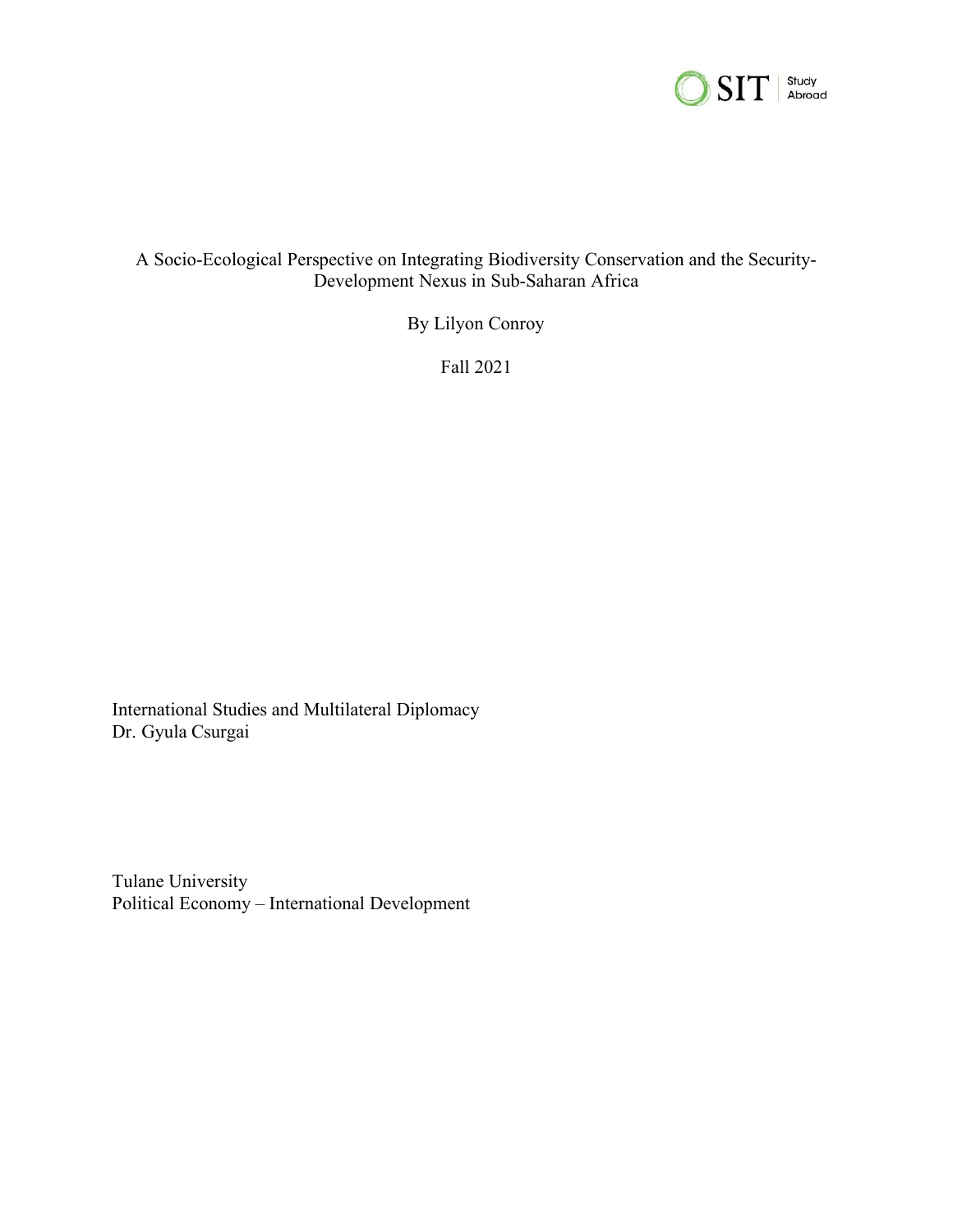### **ABSTRACT**

<span id="page-2-0"></span>The purpose of this paper is to examine the potential of community-based biodiversity conservation as a security-development strategy in Sub-Saharan Africa. While the creation of the security-development nexus has been an essential component in mainstreaming the principles of sustainable human development, there exist numerous gaps in the nexus. With the aid of four expert interviews, this analysis critically assesses the role of the environment and of local communities in successfully implementing the security-development nexus. Using the existing body of work comprising the security-development nexus as a framework, this research examines why biodiversity conservation has been overlooked as a security-development strategy as well as the potential that biodiversity conservation has in addressing social, political, economic, and cultural distress within civil society. This discussion is then followed by an analysis that determines why community-based conservation may be the optimal approach to achieving security and sustainable human development in Sub-Saharan Africa using a case study from the Democratic Republic of Congo.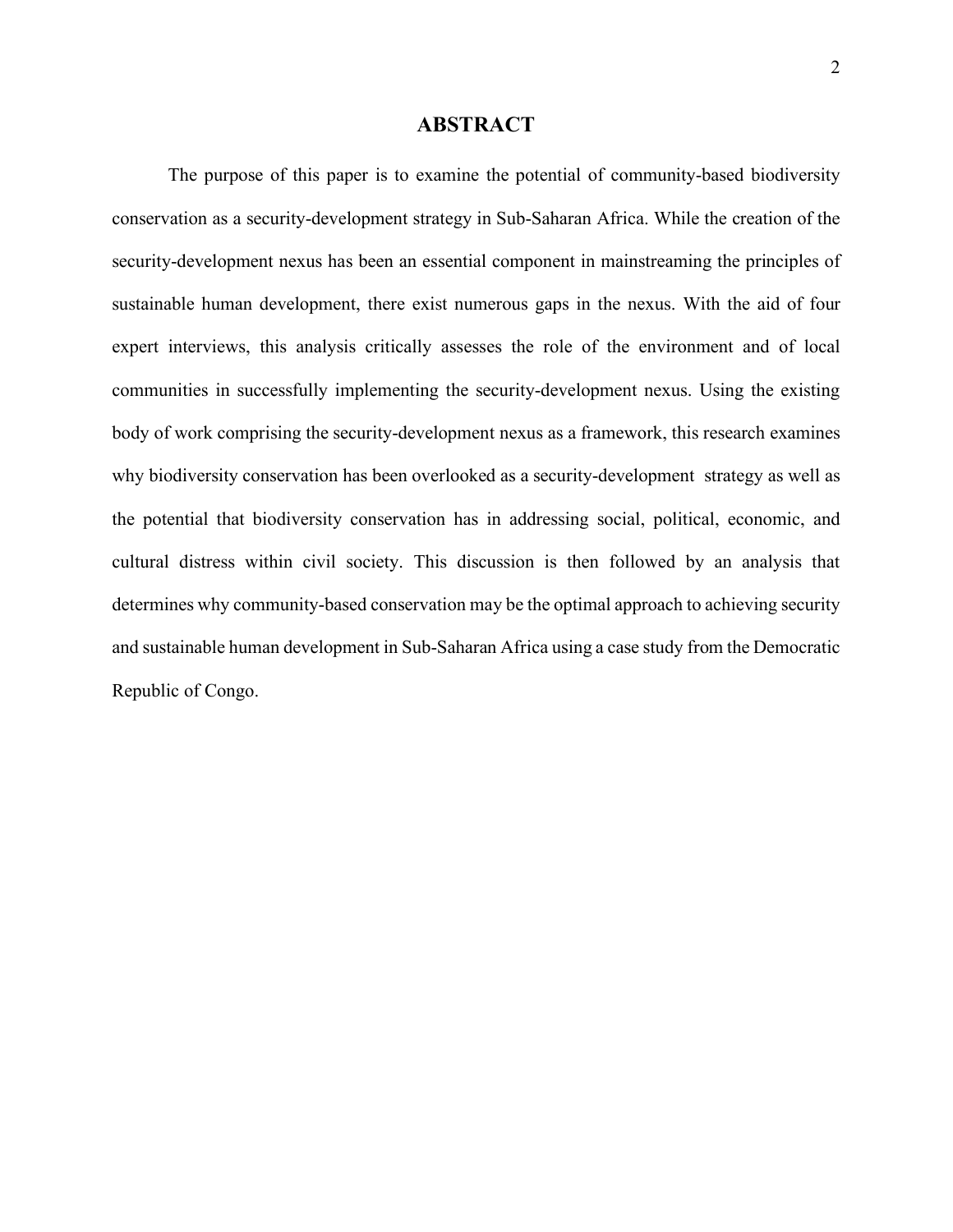### **ACKNOWLEDGEMENTS**

<span id="page-3-0"></span>Despite the enormity of this paper, the task itself did not feel nearly as arduous as I had expected it to be when I first envisioned myself participating in the SIT Switzerland: International Studies and Multilateral Diplomacy program. I believe a big reason for this ease I felt can be attributed to the many people who supported me throughout this research process. First and foremost, I would like to thank my fellow students in our cohort who could bring levity and joy into even the most tiring of headspaces. I also truly believe that this paper could not have been achieved without the incredible community I have come to know in Genolier, my home away from home. No matter what my days in Switzerland brought, I knew I could return to a place filled with wonderful people whose love and hospitality I will always miss once my time in Switzerland has come to an end. Above all, I would especially like to thank my host mom Sabrina Strauss who always found ways to fill my days with wonderful surprises and friendship. Even when I was worrying about completing all my assignments on time, you always helped put things in perspective.

Of course, this paper would not be complete without the expertise and thought-provoking insight of the numerous experts who agreed to participate in my research interview. The knowledge that each of you offered gave valuable input into what the current state of the securitydevelopment nexus actually looks like. It was this knowledge that grounded this research and gave perspective to my analysis. Finally, I would like the thank the SIT staff. Thank you to Aline for working so hard to make this strenuous semester easier on all of us, and thank you to Dr. Meur, Dr. Mattilla, and Dr. Csurgai for always being available to offer advice.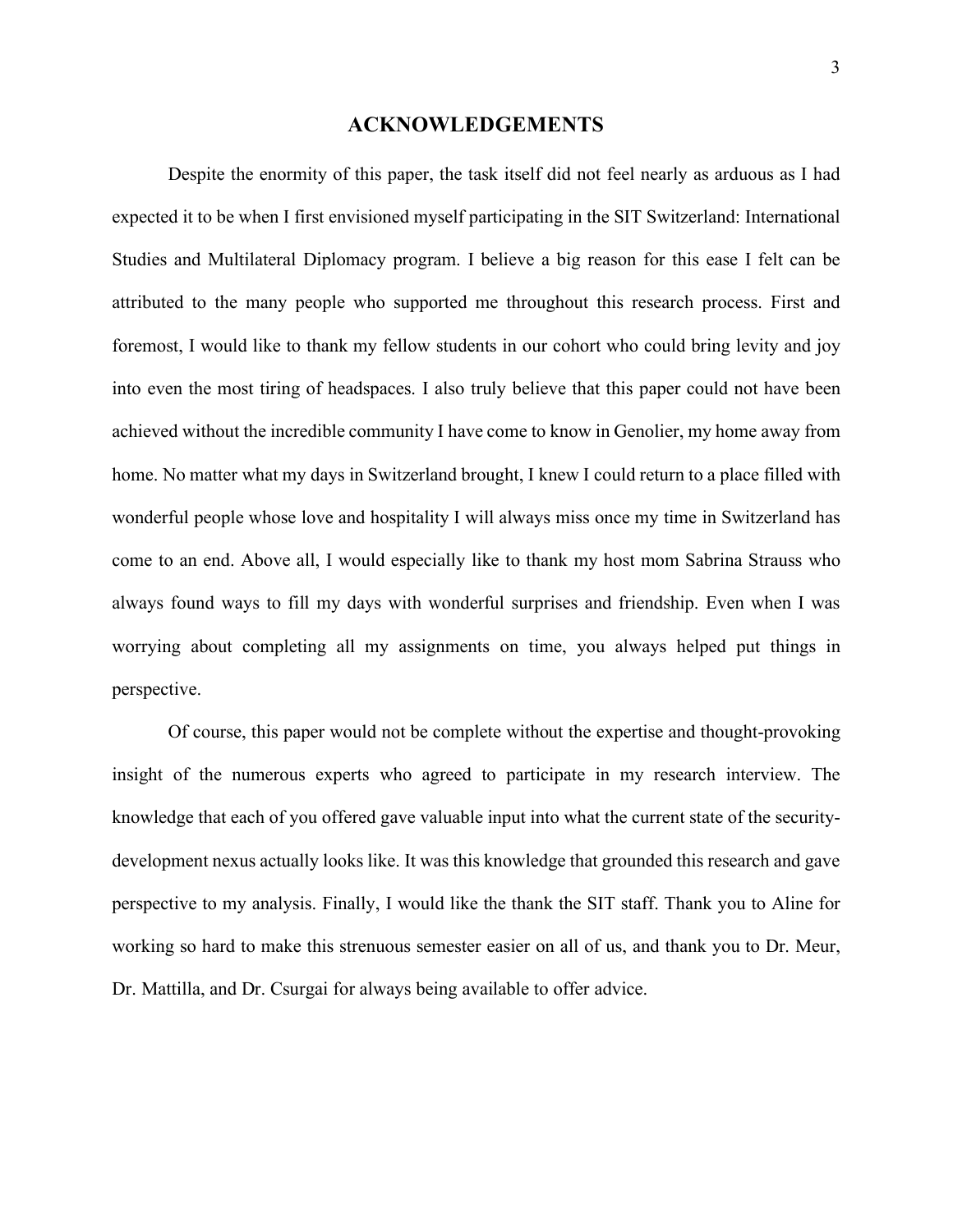# **TABLE OF CONTENTS**

<span id="page-4-0"></span>

| The Relationship Between Civil Society, the Environment, and the Nexus 16      |  |
|--------------------------------------------------------------------------------|--|
| Biodiversity Conservation in the Context of the Security-Development Nexus  18 |  |
|                                                                                |  |
|                                                                                |  |
|                                                                                |  |
|                                                                                |  |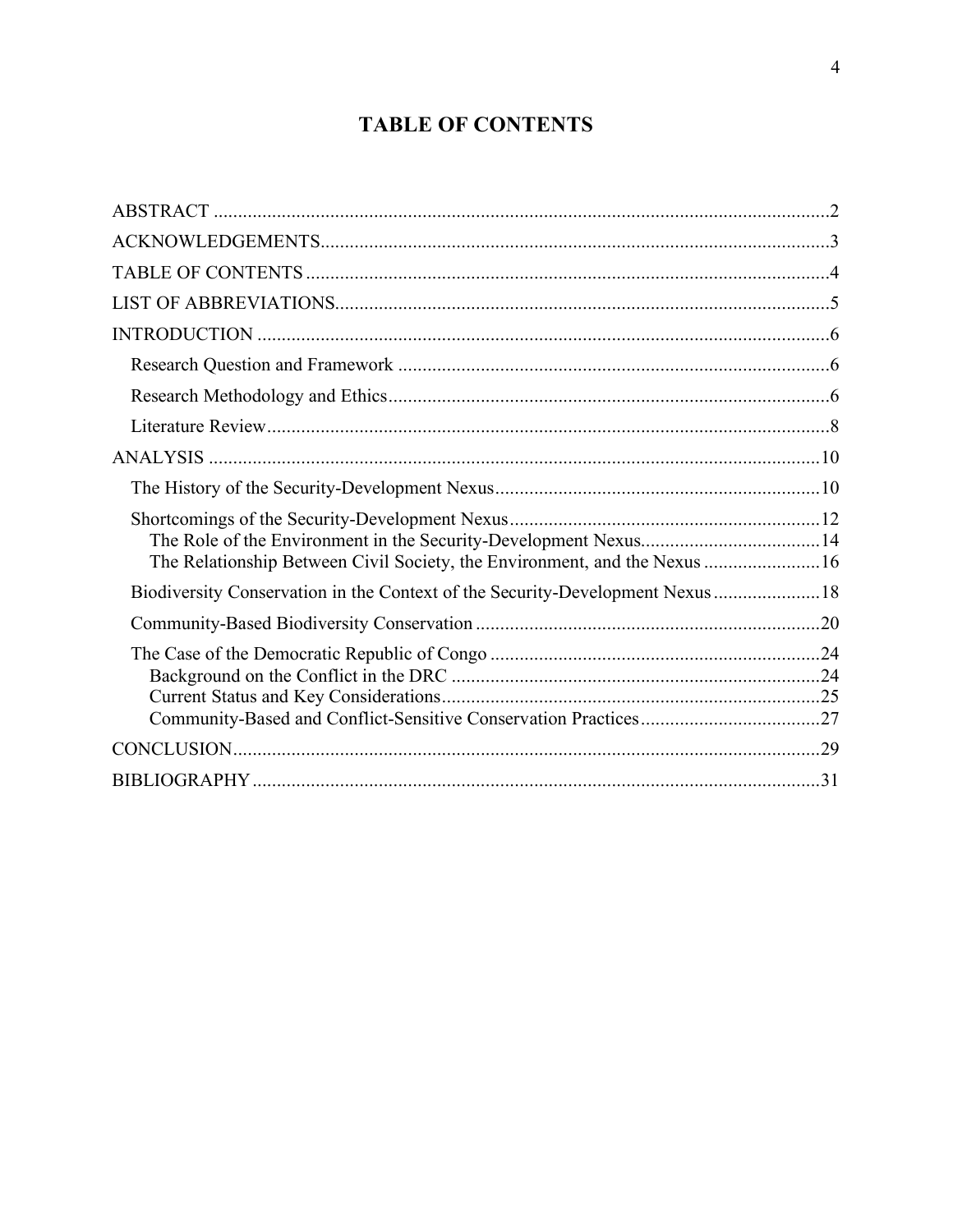# **LIST OF ABBREVIATIONS**

<span id="page-5-0"></span>

| ACCORD                                                                                                                                                                                                                          | African Centre for the Constructive Resolution of Disputes |
|---------------------------------------------------------------------------------------------------------------------------------------------------------------------------------------------------------------------------------|------------------------------------------------------------|
|                                                                                                                                                                                                                                 |                                                            |
| CAR                                                                                                                                                                                                                             | Central African Republic                                   |
| CIA                                                                                                                                                                                                                             | Central Intelligence Agency                                |
| DRC                                                                                                                                                                                                                             | Democratic Republic of Congo                               |
| <b>IISD</b>                                                                                                                                                                                                                     | International Institute for Sustainable Development        |
| <b>IUCN</b><br>.                                                                                                                                                                                                                | International Union for Conservation of Nature             |
| MMT                                                                                                                                                                                                                             | Mbou-Mon-Tour                                              |
| NGO NGO NGO NASA NA MATATA NA MATATA NA MATATA NA MATATA NA MATATA NA MATATA NA MATATA NA MATATA NA MATATA NA<br>NGO MATATA NA MATATA NA MATATA NA MATATA NA MATATA NA MATATA NA MATATA NA MATATA NA MATATA NA MATATA NA MATATA | Non-governmental organization                              |
| PPP                                                                                                                                                                                                                             | Public-private partnerships                                |
| $UN$ <sub></sub>                                                                                                                                                                                                                | <b>United Nations</b>                                      |
| <b>UNDP</b>                                                                                                                                                                                                                     | United Nations Development Programme                       |
| UNODC <b>NO</b>                                                                                                                                                                                                                 | United Nations Office on Drugs and Crime Regional Office   |
| <b>WWII</b>                                                                                                                                                                                                                     | World War II                                               |
|                                                                                                                                                                                                                                 |                                                            |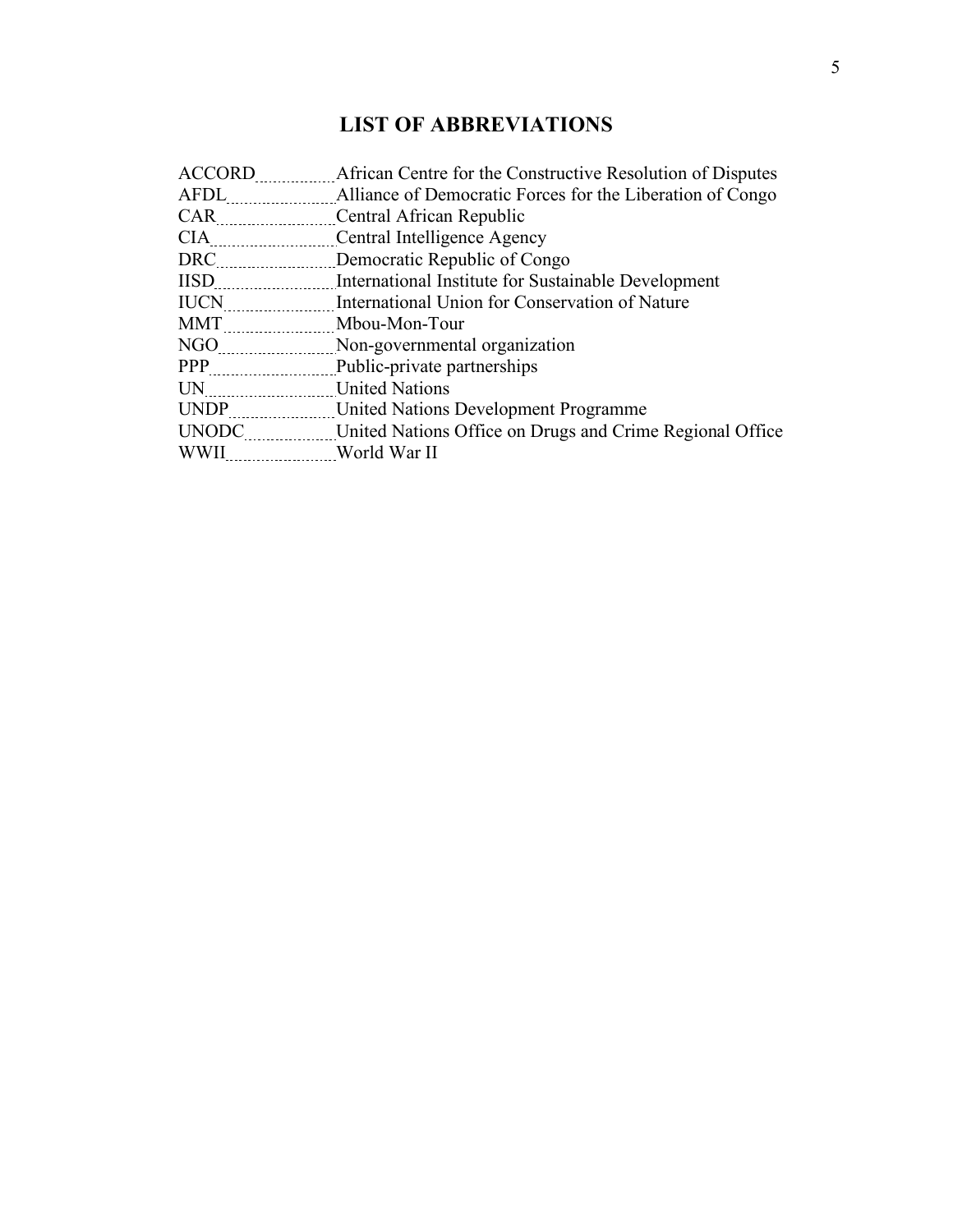### **INTRODUCTION**

# <span id="page-6-1"></span><span id="page-6-0"></span>*Research Question and Framework*

Drawing a link between the field of security and the field of development remains one of the most important events in mainstreaming sustainable human development into both national and international agendas. However, despite this progress, the security-development nexus itself has fallen into a pattern of relying on outdated definitions of both 'security' and 'development.' Therefore, the nexus remains underexplored in its existing body of literature. The self-imposed limitations on security-development literature has tangible implications for security-development policy, and consequently, the application of the nexus often falls short of its full potential. The rudimentary conceptualization of the security-development nexus is especially visible in the way it ascribes passive roles to two of the key drivers of sustainable human development: the environment and the primary stakeholders.

<span id="page-6-2"></span>The focus of this research will be to critically examine the role of the environment and of local communities in successfully implementing the security-development nexus. This paper will then use an analysis of the existing body of work comprising the security-development nexus as a framework to explore why biodiversity conservation has been overlooked as a securitydevelopment strategy as well as the potential that biodiversity conservation has in addressing social, political, economic, and cultural distress within civil society. In this manner, the analysis seeks to determine how might biodiversity conservation be harmonized with the existing security development nexus in a way that promotes a participatory process, long-term peace, and sustainable human development. For the purpose of distinguishing between security and sustainable human development, this paper will primarily define security as freedom from crime, violence, and conflict.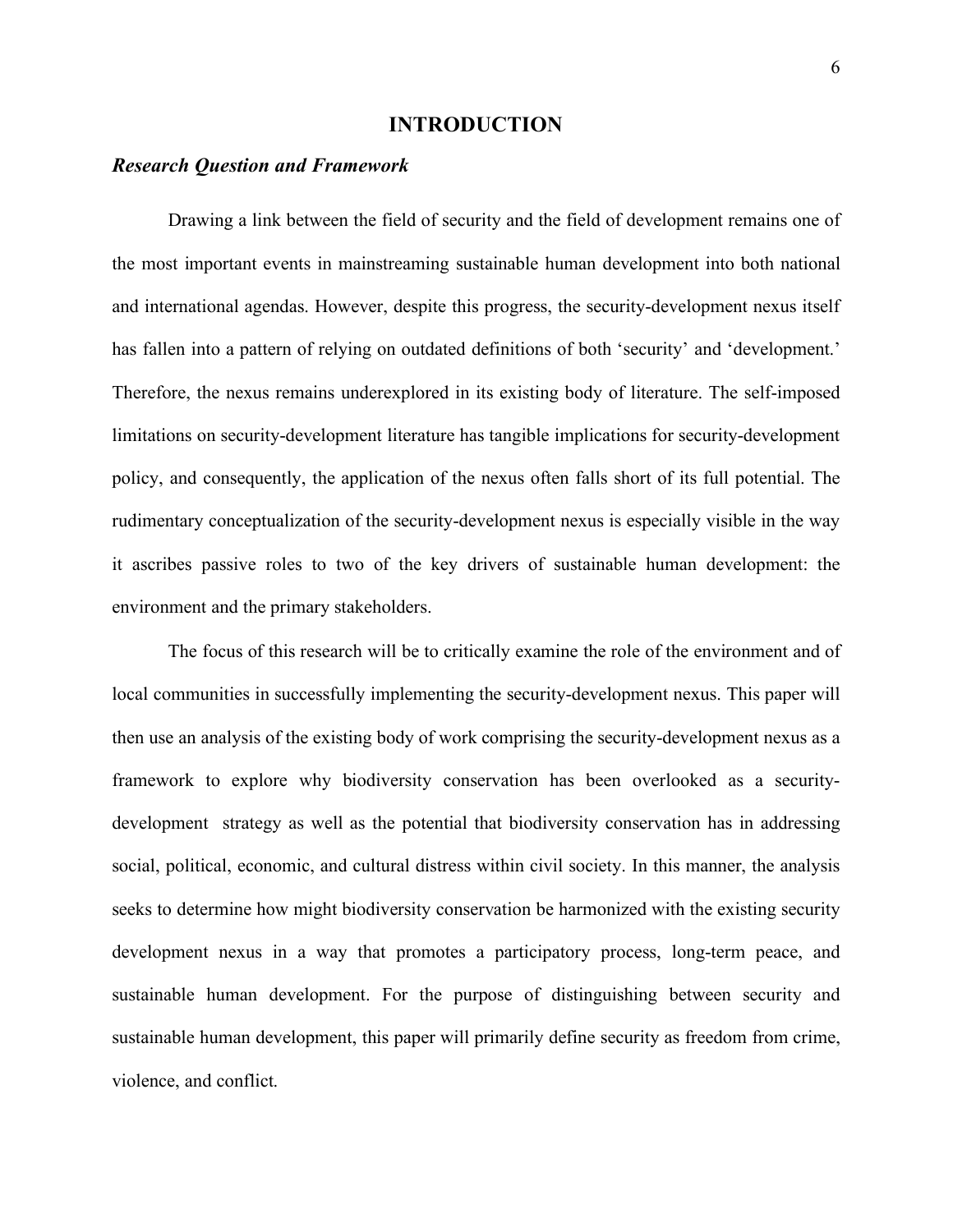#### *Research Methodology and Ethics*

This analysis relied on research from a combination of both primary and secondary sources. Secondary sources consisted of scholarly journals and books which critically examined the relationship between conflict, the environment, and community. These sources were accessed through virtual library databases such as the Tulane University library and the United Nations library. Secondary sources also included research produced by organizations and think tanks such as the International Institute for Sustainable Development (IISD), the African Centre for the Constructive Resolution of Disputes (ACCORD), and International Union for Conservation of Nature (IUCN). Quantitative data was primarily sourced through these avenues as well as the World Bank's DataBank: World Development Indicators and the CIA's World Factbook. While this research primarily employed qualitative analysis, quantitative data was used to substantiate the findings and arguments being made.

The primary sources used in this analysis consisted of a set of various interviews which focused on the personal experiences, opinions, and research of four experts. Although interview participants Alec Crawford and Francine Madden were recruited via email, the interviews with Vincente Paulo Yu and Dr. Jubin Goodarzi were scheduled following informal discussions with the two regarding the research topic. This approach seemed most beneficial as the issue of email non-response was highly prevalent. The format in which interviews were conducted was a combination of in-person interviews and Zoom interviews to accommodate interview participants' concerns regarding the COVID-19 pandemic. These interviews were conducted at various points in the research process, and therefore, each interview was used to clarify or build off of information gathered through secondary source research. In this manner, interview participants were selected based on the needs of the research as is reflected in each participants realm of expertise. For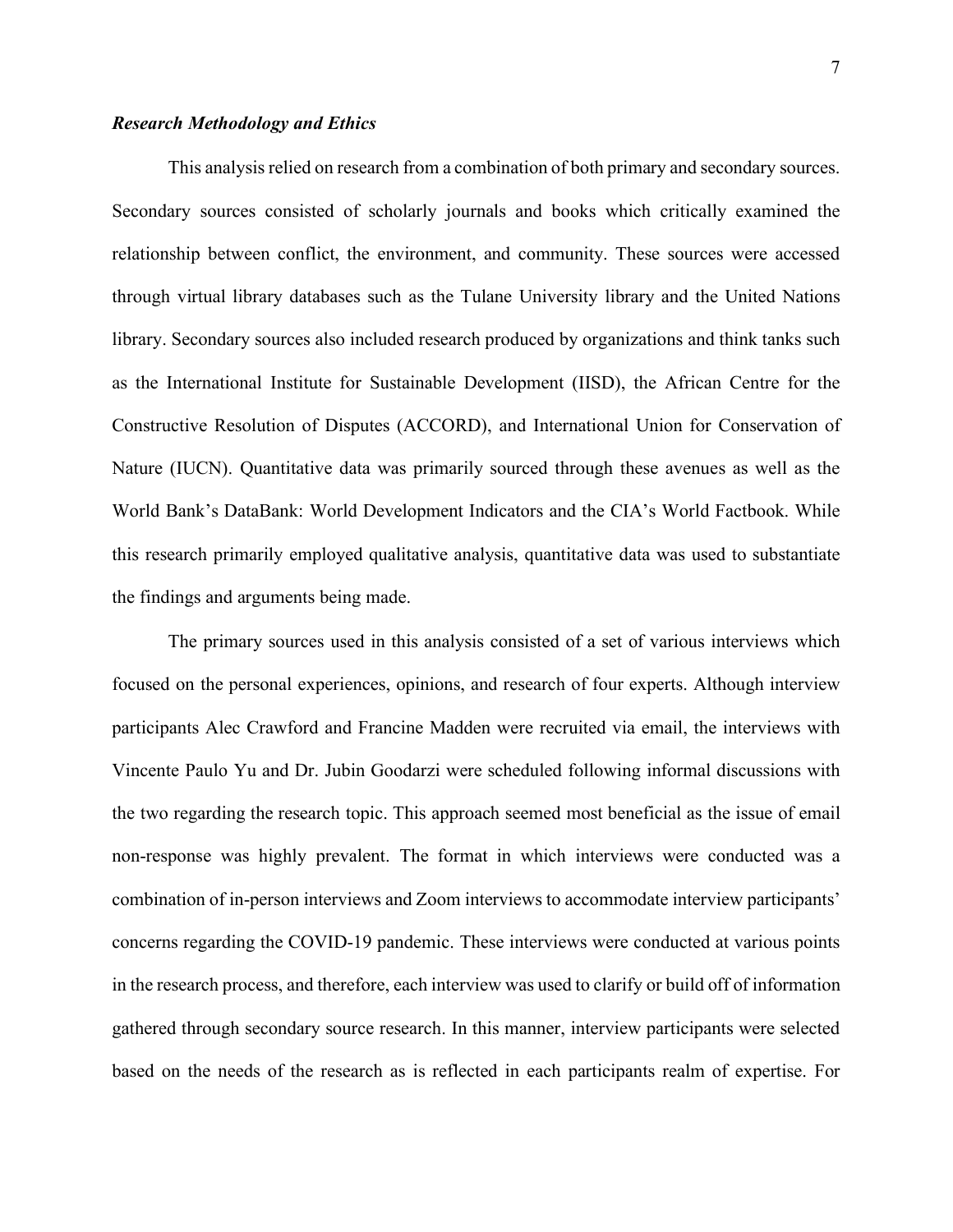example, the interview with Dr. Jubin Goodarzi was used to gain clarification on the current limitations of the security-development nexus whereas the interviews with sustainable development researcher Alec Crawford and conflict-sensitive conservation practitioner Francine Madden were used to ground the analysis on concrete examples.

To maintain ethical standards, the author's position as a university student as well as the goals of this paper were clearly articulated to each of the interview participants prior to the interview. At the beginning of the interviews, participants were made aware of their rights to privacy, confidentiality, and withdrawal. This meant that each of the interview participants was given the option to remain as anonymous as they would like and was asked if they consented to being cited in the paper. Interview participants were also informed throughout the interview that they were not required to answer all of the questions asked. At the conclusion of the interview, they were given the option to withdraw previously stated information if they did not feel comfortable with its inclusion in this paper. Participants were also given the contact information of the author in the event that they wished for any of their statements be withdrawn from the record in the time since their interview.

# <span id="page-8-0"></span>*Literature Review*

Because the body of research comprising the security-development nexus is vast, the goal of this literature review is to examine research discussing a number of the core principles and findings that characterize the contemporary priorities of the security-development nexus. One such writing that has served as a chief defining work on the security-development nexus was actually written prior to the formal formation of the security-development nexus. In his article entitled "Toward a Theory of Revolution," James C. Davies (1962) explored alternative visions for the causes of collective violence. In this work, Davies synthesized theories from Karl Marx and Alexis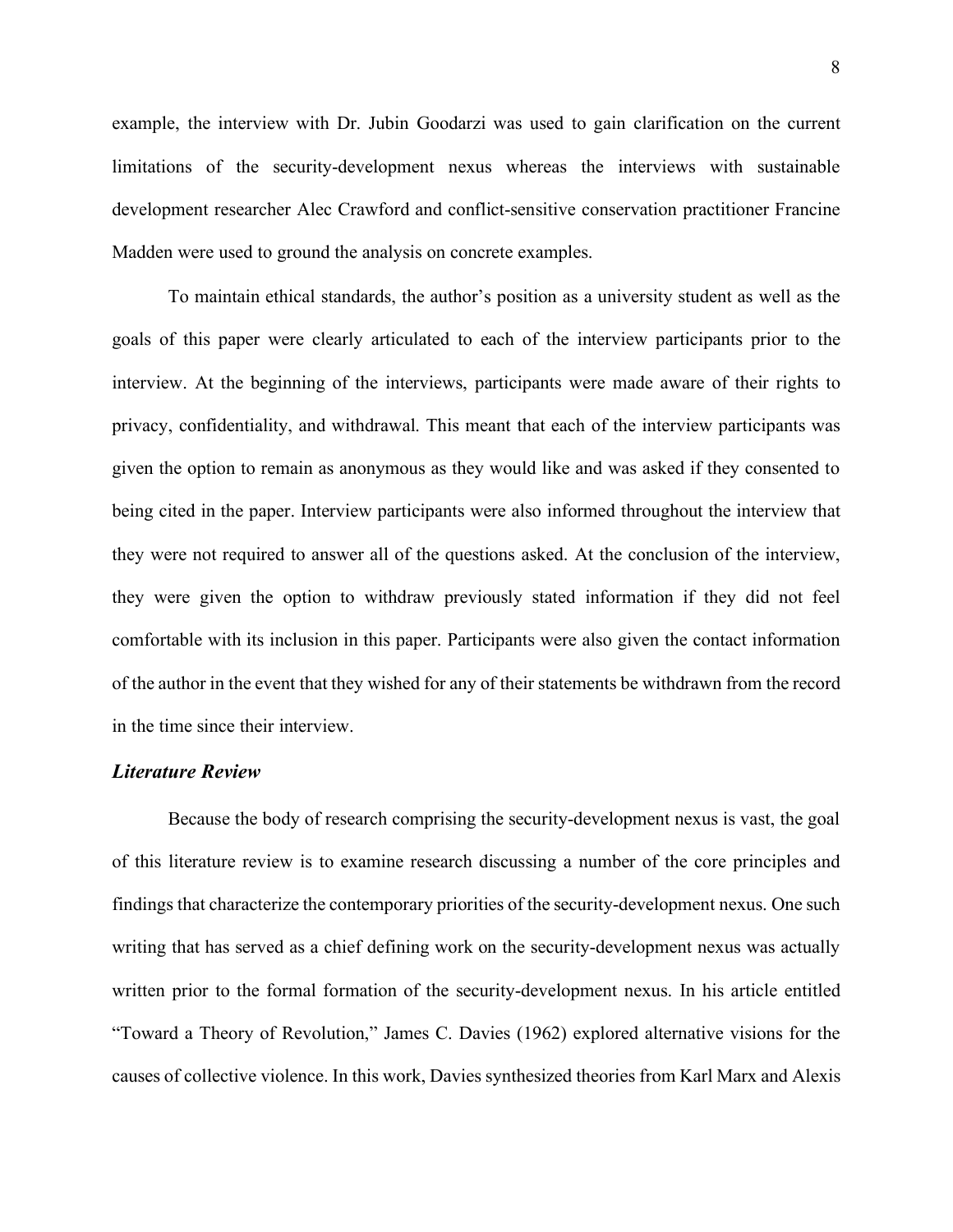de Tocqueville, both of whom sought to explain the socio-economic factors which contribute to rebellion and civil unrest. Davies then conceived the J-Curve which explains that civil unrest is most likely when a country experiences economic prosperity followed by a period of steep economic downturn (Davies, 1962). He used this explanation to conclude that it is a sudden lack of opportunities that fosters conflict. Davies' theory as well as his link between economic development and security has long since influenced the body of research encompassing the security-development nexus (J. Goodarzi, personal communication, November 24, 2021).

Davies' work went on to guide numerous other formative research publications comprising the nexus, including a co-publication of the Oxford University Press and the World Bank entitled "Breaking the Conflict Trap: Civil War and Development Policy," written by Paul Collier et al. (2003). In this document, Collier et al. posit that war generates underdevelopment through a number of different economic, social and political avenues. For instance, conflict oftentimes damages infrastructure as well as private assets while also giving rise to an increase in crime, refugees, and greater social division within society. Such developments can prompt a militarization of state governance in which social programs are neglected, thereby producing a legacy of uneducated citizens within a weak economy (Collier et al., 2003). Conversely, Collier et al. (2003) further argue that underdevelopment is the principal factor in generating conflict. Within this publication, Collier et al. claim that common explanations of conflict such as ethnic tensions, weak democratic institutions, or inequality are frequently overemphasized and consequently overshadow other critical factors. Rather, Collier et al. (2003) postulate that poverty is the predominant causal factor in igniting conflict as war offers numerous economic incentives to populations facing already low or declining wages.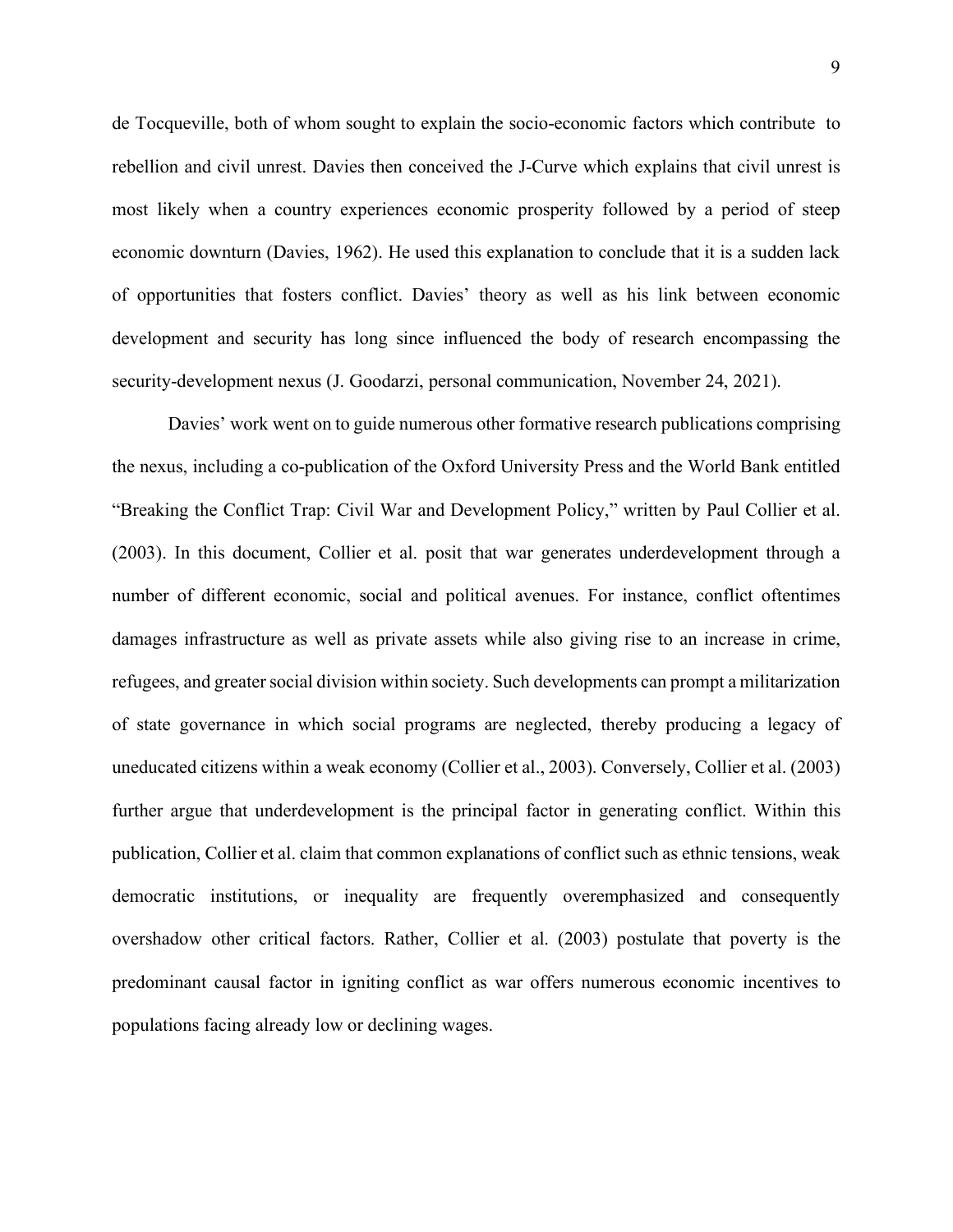In contrast to Collier et al.'s (2003) assertions, Leena Gangolli (2011) states in her article "Observations on the World Development Report 2011: conflict, security and development" that it is actually inequality between groups that can function as a driver of conflict rather than poverty itself. Gangolli's article examines the advancements made in the 2011 World Development Report while also considering its limitations. This report highlighted the countless ways in which conflict can hinder development as protracted cycles of violence and weak institutions pose substantial obstacles to development. The report further established that the impact of conflict on development could be measured as it was found that countries experiencing long-term conflict had failed to achieve any of the Millennium Development Goals (MDGs) (Gangolli, 2011). Additionally, the report put forward the concept that the effect of violence on development could be measured, and it was estimated that medium size developing countries experiencing significant internal conflict could expect to lose approximately 30 years of GDP growth (Gangolli, 2011). Furthermore, the report defines security as a "freedom from violence and freedom from fear of violence" but fails to define development. Therefore, while the report adequately analyzes the effect of conflict on development, Gangolli (2011) notes that there is almost no mention of how development can fuel conflict. This oversight reflects a large knowledge gap in the existing body of research. Gangolli (2011) specifies that without this consideration, the work comprising the security-development nexus cannot accurately anticipate how inequitable and imbalanced development can further inspire conflict.

# **ANALYSIS**

# <span id="page-10-1"></span><span id="page-10-0"></span>*The History of the Security-Development Nexus*

Following the end of World War II (WWII), the research and practice of development had a sole focus on economic development. Throughout the decades, development theories and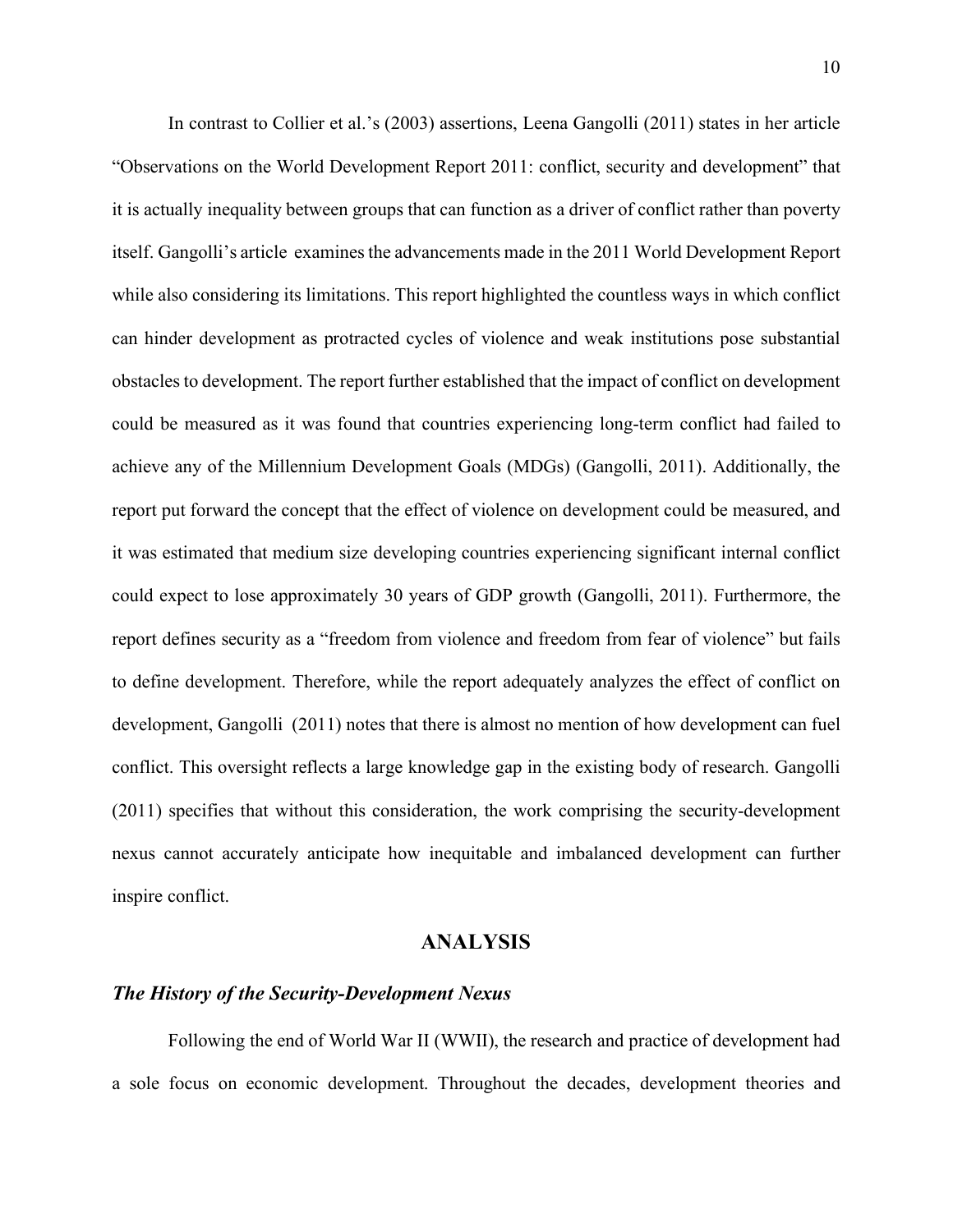strategies began to evolve to include a more holistic approach in understanding the intersectionality of human development (Lanoszka, 2018). Sustainable human development was first described in a 1987 UN report entitled *Our Common Future,* otherwise known as the Brundtland Report named after Gro Harlem Brundtland, the chair of the commission. This report defined sustainable human development as "the human ability to ensure that the current development meets the needs of the present without compromising the ability of future generations to meet their own needs" (Brundtland Commission, 1987). It was also at this time that conversations surrounding human security began. Much like the field of development, for most of history, the field of security has been rather singular in focus. The term security had primarily been defined as a resilience against harm caused by others and was a notion chiefly relegated to the state (Lanoszka, 2018). This ideology continued in the wake of WWII, as state priorities during the Cold War perpetuated the idea that security revolved around concepts of borders, resources, and military power. In practice, security was synonymous with state security (J. Goodarzi, personal communication, November 24, 2021).

However, in 1994, the United Nations Development Programme (UNDP) Report underscored seven focal points of human security including health security, economic security, environmental security, and political security (J. Goodarzi, personal communication, November 24, 2021). By mainstreaming human development as a fundamental component of security, the UNDP promoted the idea that human development and security are inextricably linked and marked the beginning of a new approach to security. Since then, numerous state governments, multilateral organizations, and NGOs have advocated the significance of the security-development nexus (Stan, 2004). This newfound focus on the connection between security and development is best exemplified in Secretary-General Kofi Annan's statement at the UN General Assembly in 2005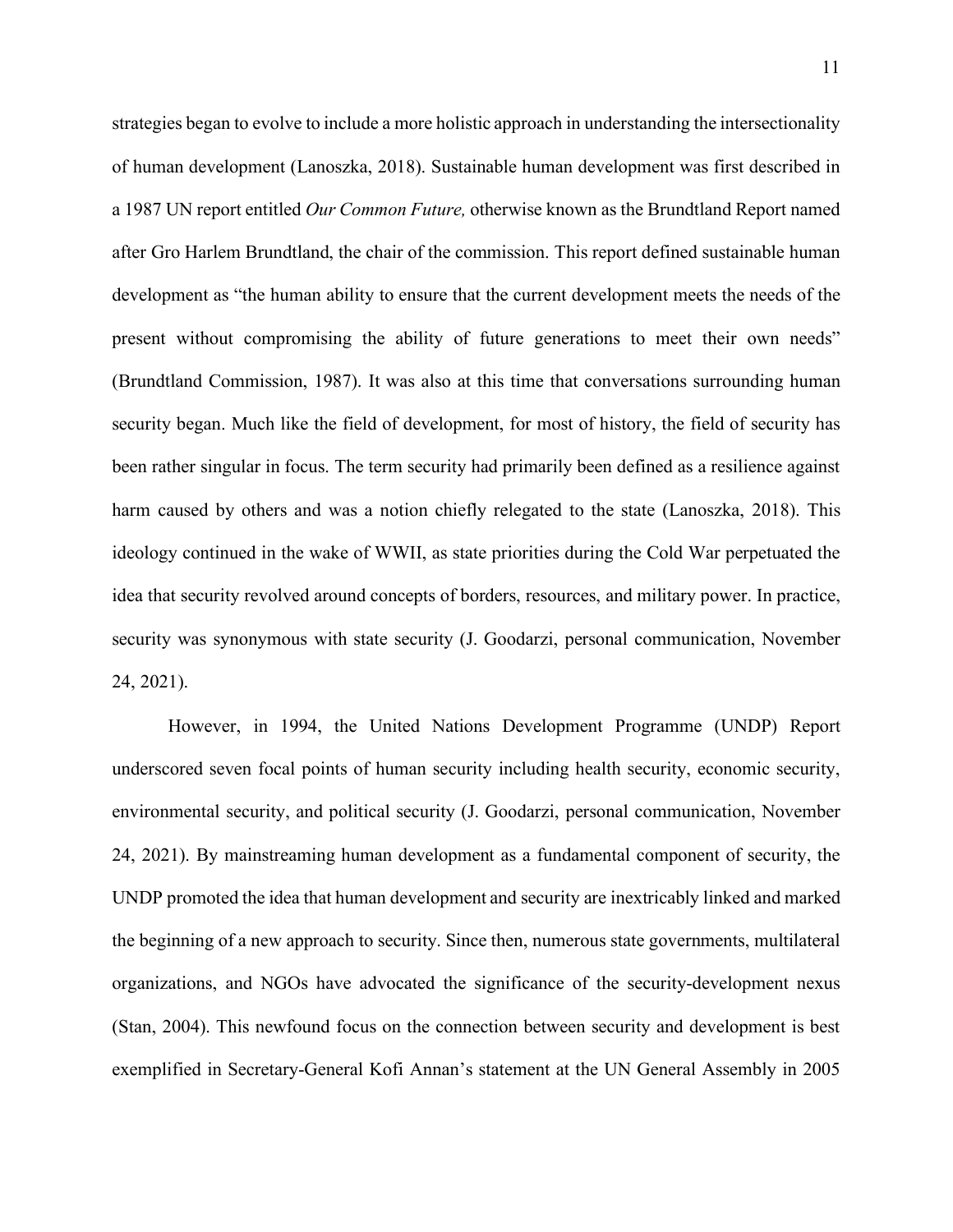that "humanity will not enjoy development without security and will not enjoy security without development and will not enjoy either without respect for human rights" (Annan, 2005). Prior to the 1994 UNDP Report, conversations surrounding security were overshadowed by concepts of political influence, economic dominance, or ethnic tensions; and yet, this quote demonstrates the progress that has been made in mainstreaming development as security and vice versa. The security-development nexus today has ultimately proved critical in creating a more holistic approach to security; however, there exists much work to be done in effectively expanding the nexus.

#### <span id="page-12-0"></span>*Shortcomings of the Security-Development Nexus*

Despite the necessity of the security-development nexus, there are extensive shortcomings in the body of research. With ever-adapting definitions of both security and development, it remains difficult to devise a one-dimensional meaning to ascribe to the security-development nexus as many have attempted to do. Such attempts to achieve a one-dimensional, well-defined nexus have led numerous international research institutions, organizations, and governments to rely on the more traditional attributes of both security and development (Stern & Öjendal, 2010). As can be witnessed in the literature review, the nexus primarily fixates on the socio-economic conditions within a country that can contribute to conflict and vice versa. In this sense, the concept of development within the context of security is frequently diminished to orthodox notions of economic development rather than encompassing the full breadth of sustainable human development ideology. While sustainable human development seeks to identify how factors such as health; the environment; educational institutions; gender parity; and civil society's institutions all interact to influence a person's well-being (Lanoszka, 2018), the body of knowledge surrounding the security-development nexus primarily debates whether it is poverty, inequality, or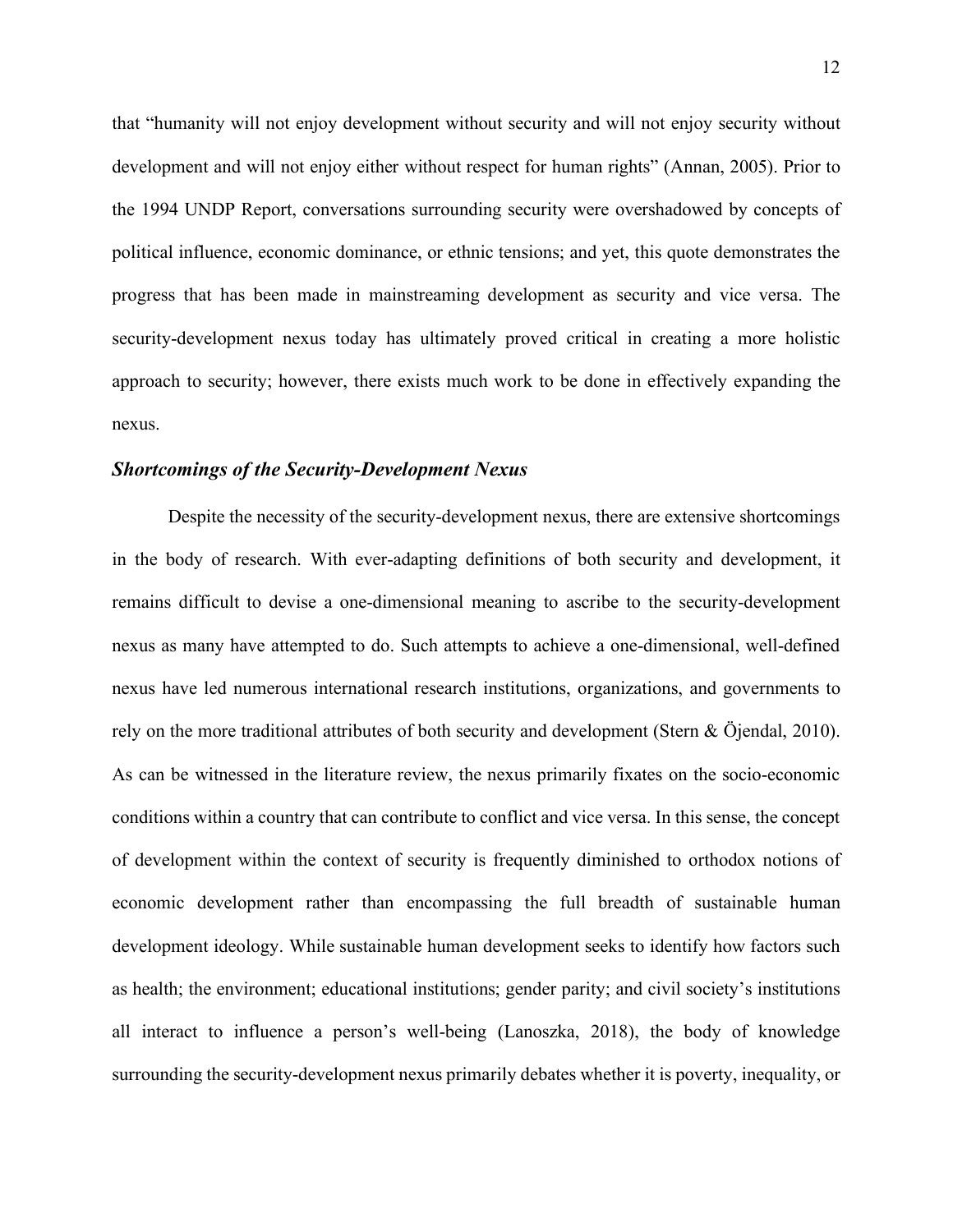a lack of opportunities that can drives underdevelopment-related conflict. Although it is essential to consider how these socio-economic factors contribute to regional conflict, this is merely one dimension of development practice which may be linked to security practices. To approach the nexus with such a limited definition of development is to restrict the potential that is generated in linking security to development. For this reason, it must be accepted that the interactions between conflict and development are more multidimensional than is oftentimes argued by the existing body of literature on the security-development nexus.

With this understanding, it is crucial that a renewed focus should be granted to connecting the environment to the existing security-development nexus. Wangari Maathai, a Kenyan social, environmental and political activist and the first African woman to win the Nobel Peace Prize, revolutionized the field of sustainable human development when she illustrated the three components necessary to support a stable society with her African three-legged stool metaphor (Weisshaar, 2009). Wangari Maathai states that the first leg of the stool represents just democratic governance; the second leg represents sustainable environmental management; and the third leg represents a culture of fairness, respect, and justice (Lanoszka, 2018). The imagery not only highlights different development ideals but emphasizes the fact that oftentimes these dimensions of development will reinforce and support one another. Moreover, Maathai uses the stool to explain that each of the three legs of this stool must be granted equal consideration to create a balance, stating that "if we don't have these three balanced legs, no matter who comes, and with whatever [loans or aid], we shall never develop" (Weisshaar, 2009). Because the securitydevelopment nexus has not given equal consideration to the role the environment plays in supporting and conversely mitigating conflict, the full breadth of the security-development nexus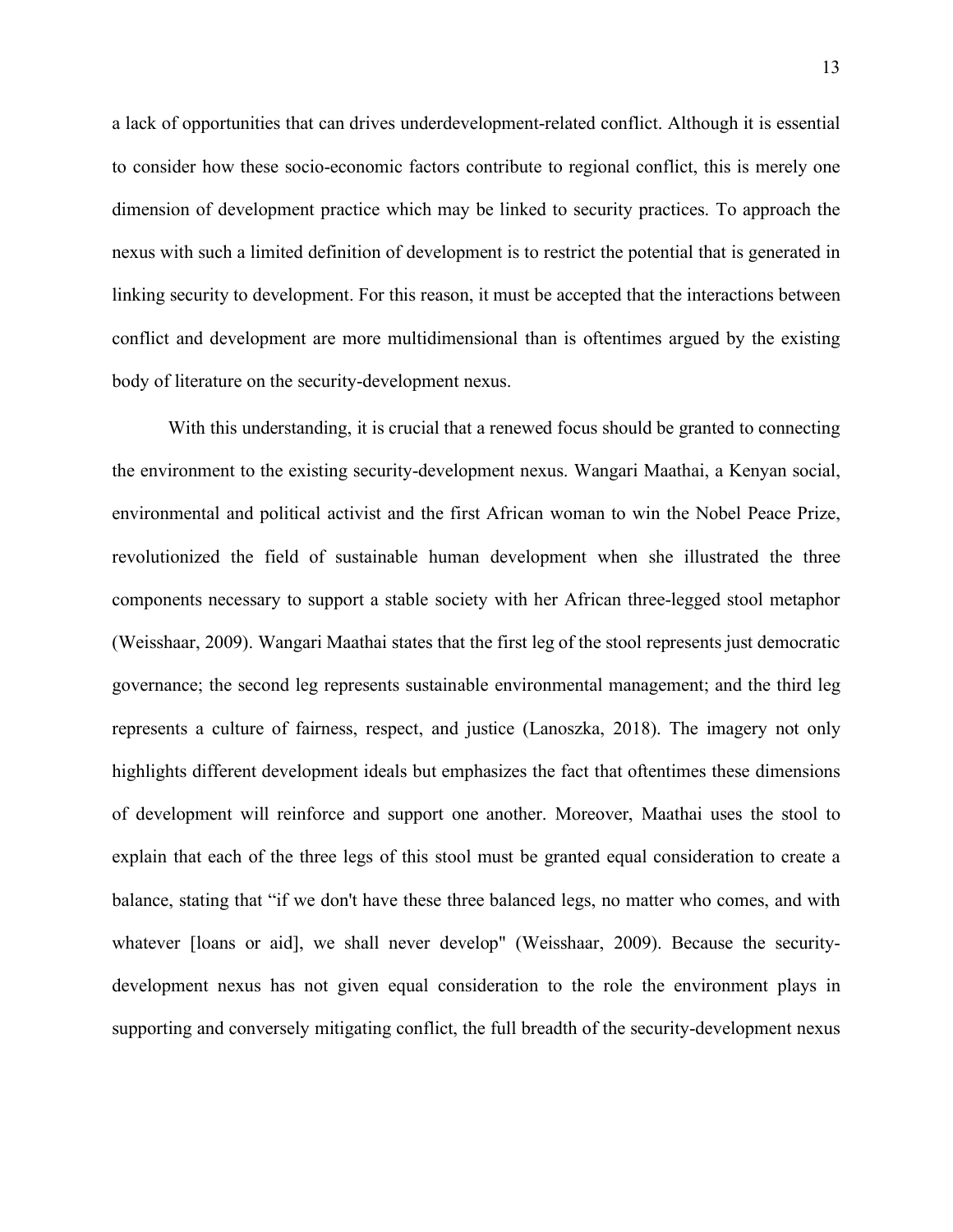remains largely underexplored and the many attempts to integrate this body of research into practice have fallen short of their anticipated goals (Brosig & Sempijja, 2018).

# <span id="page-14-0"></span>*The Role of the Environment in the Security-Development Nexus*

One of the most important shortcomings of the security-development nexus is that it ascribes a passive role to the environment. While the environment oftentimes suffers from conflict, it can also serve as a source for conflict through avenues not yet fully explored within the securitydevelopment context. Although the security-development nexus does not completely disregard the role the environment plays in fueling conflict, when environmental factors are considered in a security context, they primarily focus on how climate change and environmental degradation impact the economic lives of individuals and communities, or they focus on illegal mineral extraction (V. Yu, personal communication, November 22, 2021). While these are key drivers of conflict, they oftentimes overshadow the ways in which an environment's biodiversity can be weaponized to support armed non-state actors and propel conflict. For this reason, research examining the true extent to which biodiverse resources propel conflict is limited, demonstrating a neglected link between wildlife conservation and security-development concerns. This neglect necessitates a deconstruction of the relationship between biodiverse resource trade and armed conflict, international crime, security, and development concerns within the context of Sub-Saharan Africa (Douglas & Alie, 2014).

Oftentimes, the presence of high-value, biodiverse resources can become a focal point of violent conflict as a function of the 'resource curse.' Although conflict and development practitioners agree that high-value resources are rarely ever the sole cause of conflict, in regions where there is high demand and weak institutions, such resources certainly contribute to the continuation of violent disputes. It is currently estimated that wildlife trade alone is worth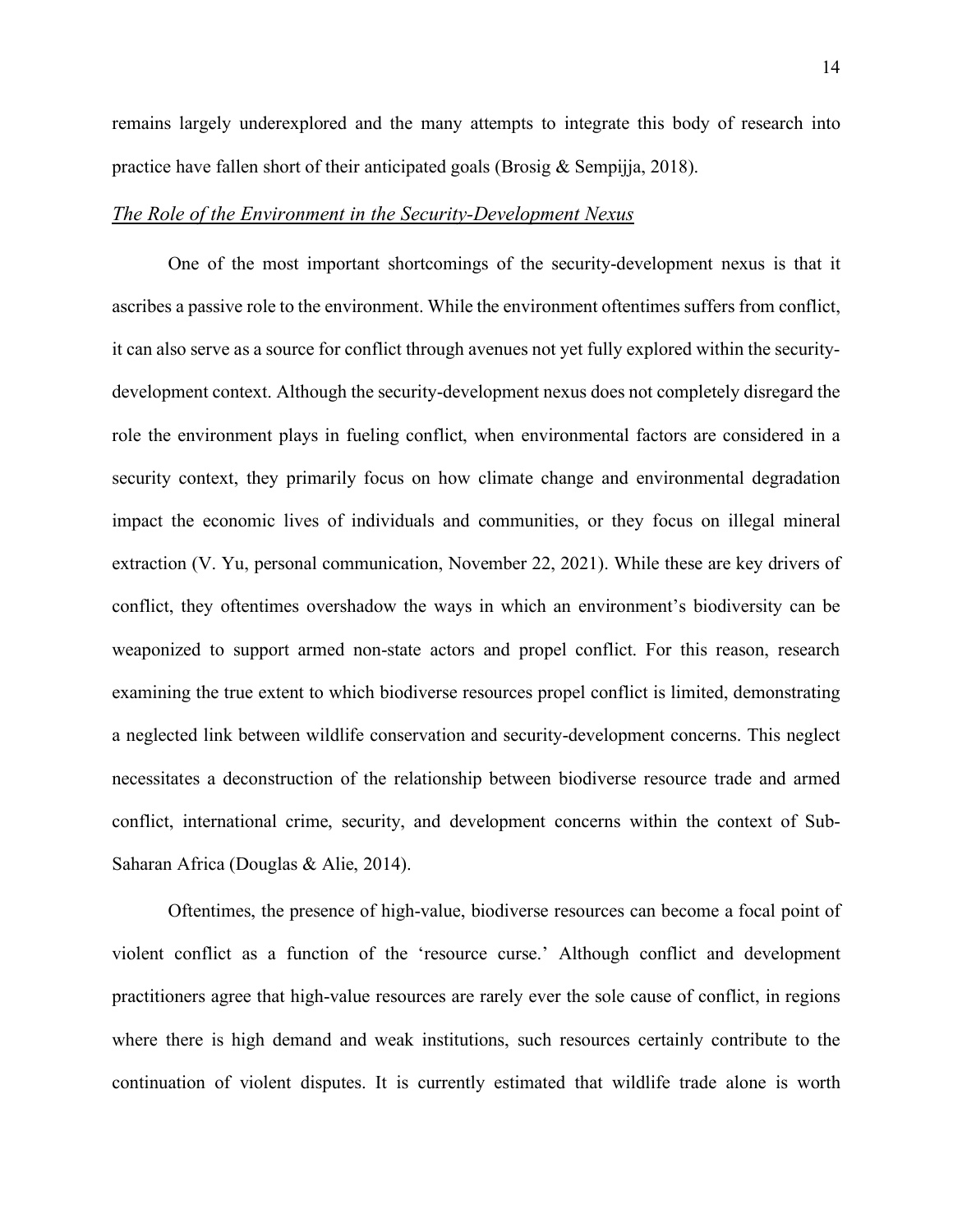approximately \$332 billion, and the portion of that trade that can be classified as 'illegal' is worth about \$10-20 billion annually (Douglas & Alie, 2014). In low-income countries, wildlife trade can be especially profitable as a single elephant tusk is estimated to be worth more than ten times the average income of many Sub-Saharan African countries. It was further found in a 2012 United Nations Office on Drugs and Crime Regional Office (UNODC) for Southern Africa Report that the per kilogram street value of rhino horn was greater than the per kilogram price of gold (Douglas & Alie, 2014).

In Sub-Saharan Africa, wildlife trafficking and the illegal harvesting of other forest resources are frequently used by armed non-state actors to fund their endeavors (Elkan, et al., 2019). In many of the most conflict prone regions across the Sub-Saharan Africa, it is believed that the biodiverse resource trade in second only to the illegal weapon and drug trade for financing armed groups seeking to propel conflict (Douglas & Alie, 2014). Unlike mineral resources, biodiverse resources such as charcoal, timber, ivory, bushmeat are above-ground and easily attainable meaning that no mining or advanced machinery are necessary to harvest such resources. Consequently, it is more difficult for governments to monitor and police the obtainment and sale of such resources (Milburn, 2014). This illegal harvesting of biodiverse resources is not a new phenomenon. Former rebel leader in the Chadian Rebellion Acheikh Ibn Omar stated that, even in the 1970s, the illegal poaching of Zakouma elephants and subsequent ivory trade served as the main source of funding for the armed struggle to buy weapons, ammunitions and food along the borders of Sudan, Chad and the Central African Republic (CAR) (Elkan, et al., 2019).

Much like the natural environment serves as a key resource in supporting conflict, it is also an important resource in fostering development because of its cultural, social, and economic value. In Sub-Saharan Africa, an increasing number of countries are working to bolster their eco-tourism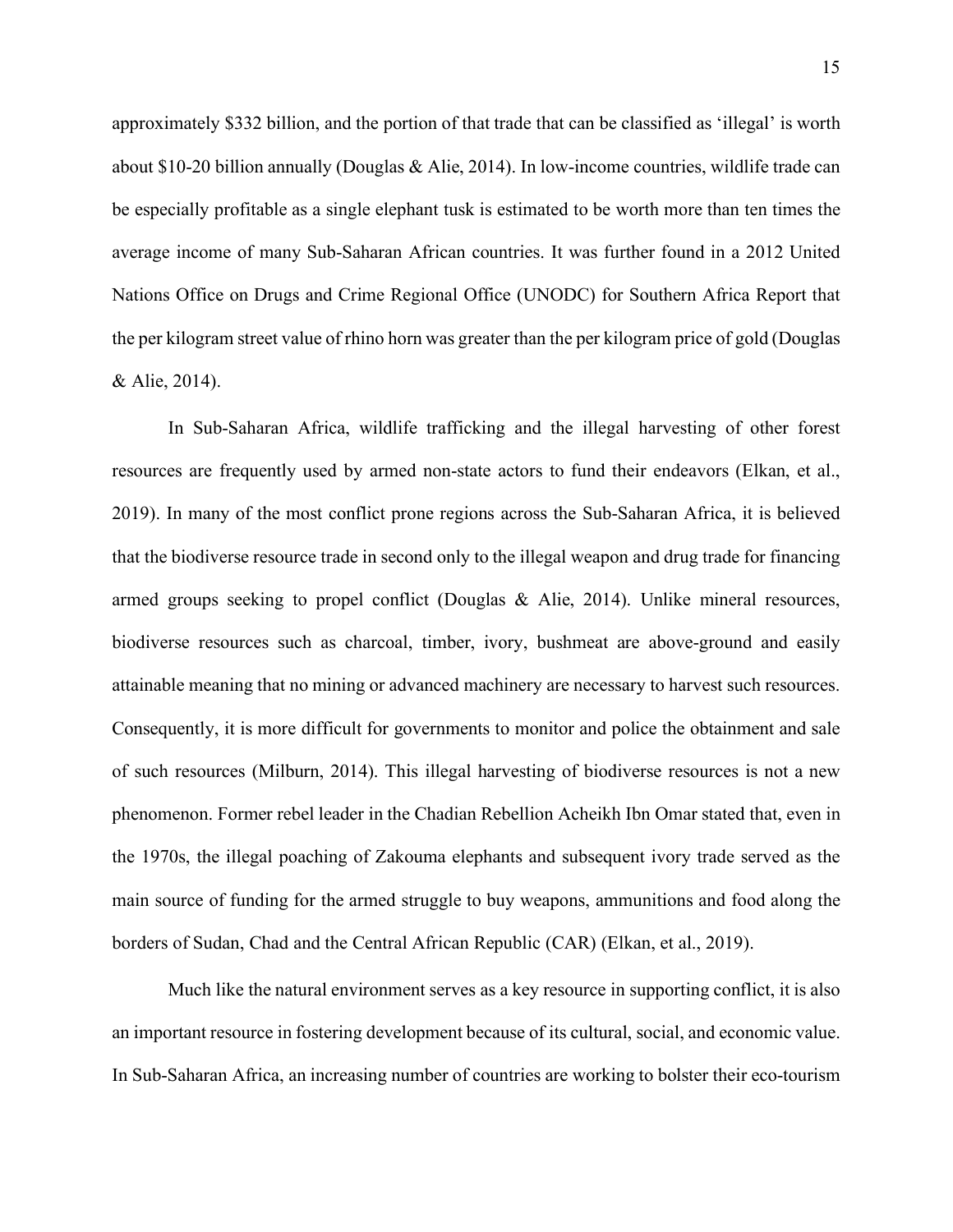industry as it is an industry which is arguably more sustainable in nature because it does not revolve around harvesting a finite number of resources (A. Crawford, personal communication, November 18, 2021). For example, Kenya earns approximately \$400 million each year in ecotourism, and it is estimated that wildlife tourism accounts for 80% of Kenya's tourism industry. In Rwanda and Uganda, the value of gorilla tourism alone earns approximately \$44 million annually (Douglas  $\&$ Alie, 2014). Ecotourism is an industry which is also more successful at distributing benefits across the population as it requires the help and participation of local communities who may then benefit from additional education opportunities as well as employment (Douglas & Alie, 2014).

# <span id="page-16-0"></span>*The Relationship Between Civil Society, the Environment, and the Nexus*

Another key fault with the current body of work comprising the security-development nexus is that much like its reliance on traditional one-dimensional definitions of development, it continues to name the state government as the prime facilitator of security and development (Brosig & Sempijia, 2018). Prior to the conceptualization of the field of development, indigenous knowledge was the sole driver of development, informing communities on how to interact with their environments to produce healthy, stable outcomes. However, as the field of development began to take shape following the implementation of the Marshall Plan, it was primarily developed countries in the Global North who dominated the field. With this shift, so-called scientific knowledge and Eurocentric knowledge became the foundation of the development episteme, and the prestige of indigenous knowledge and practices was contrariwise diminished (Lanoszka, 2018). Consequently, as numerous countries across Africa began to gain their independence in the 1950s and 1960s, they were oftentimes encouraged to adopt one-size fits all models of security and development that were primarily curated by developed countries in the Global North. A core reason why many of these security and development strategies failed is because they do not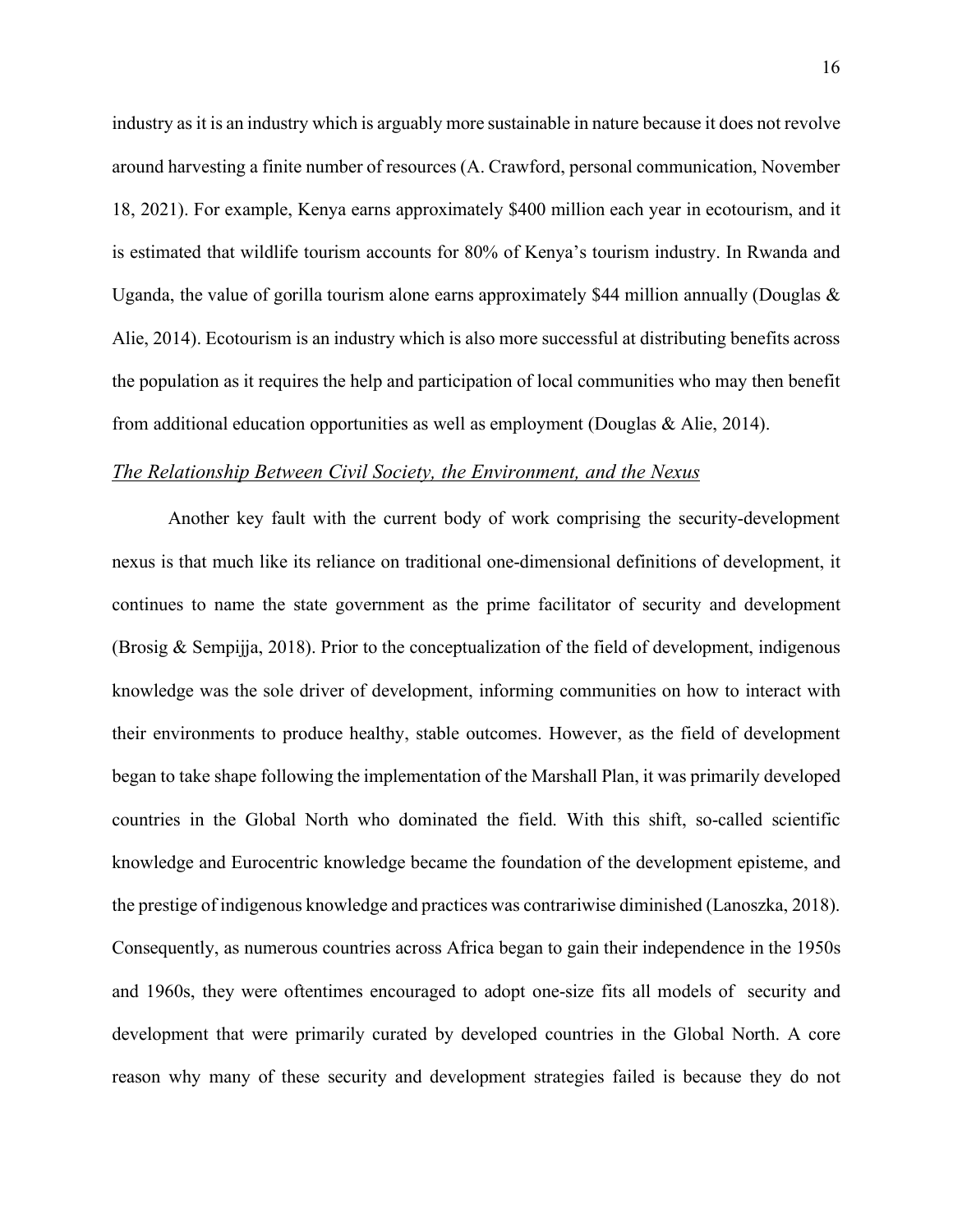incorporate primary stakeholders, those being local populations, into the discussion. Without local knowledge and practices to ground security-development endeavors, they cannot be sustainable (Lanoszka, 2018).

In taking this approach, the current body of literature comprising the security-development nexus defines the civilians being discussed as the object of external economic conditions. While there is some truth in this understanding, it fails to accurately account for the agency of the people being discussed and does not convey how oftentimes these people are the drivers of development. In fact, the active involvement of local populations in security-development initiatives is oftentimes necessary to contextualize the ways in which 'security' and 'development' are defined when policies are being designed and implemented (Brosig & Sempijia, 2018). For this reason, the depiction of the security-development practice further fails to account for the relationship between local communities and their environment. Many communities in Sub-Saharan Africa have lived sustainably alongside their environment for centuries, and for most of these communities, their relationship to the natural environment goes beyond its potential as a revenue source. Rather, it is a relationship imbued with cultural, historical, political, social, and economic significance in a way that is frequently not captured in academic security-development literature (Brosig & Sempijja, 2018). Although colonial practices destroyed customary systems of land and resource rights across the continent and left many African dislocated, most of these communities still feel a strong connection to their natural environment (Land rights, 2016). While security-development experts are not inclined to consider this factor, in a region like Sub-Saharan Africa, where the local biodiverse forests are simultaneously driving forces of both conflict and development, it is necessary to understand how the primary stakeholders relate to the subject being discussed and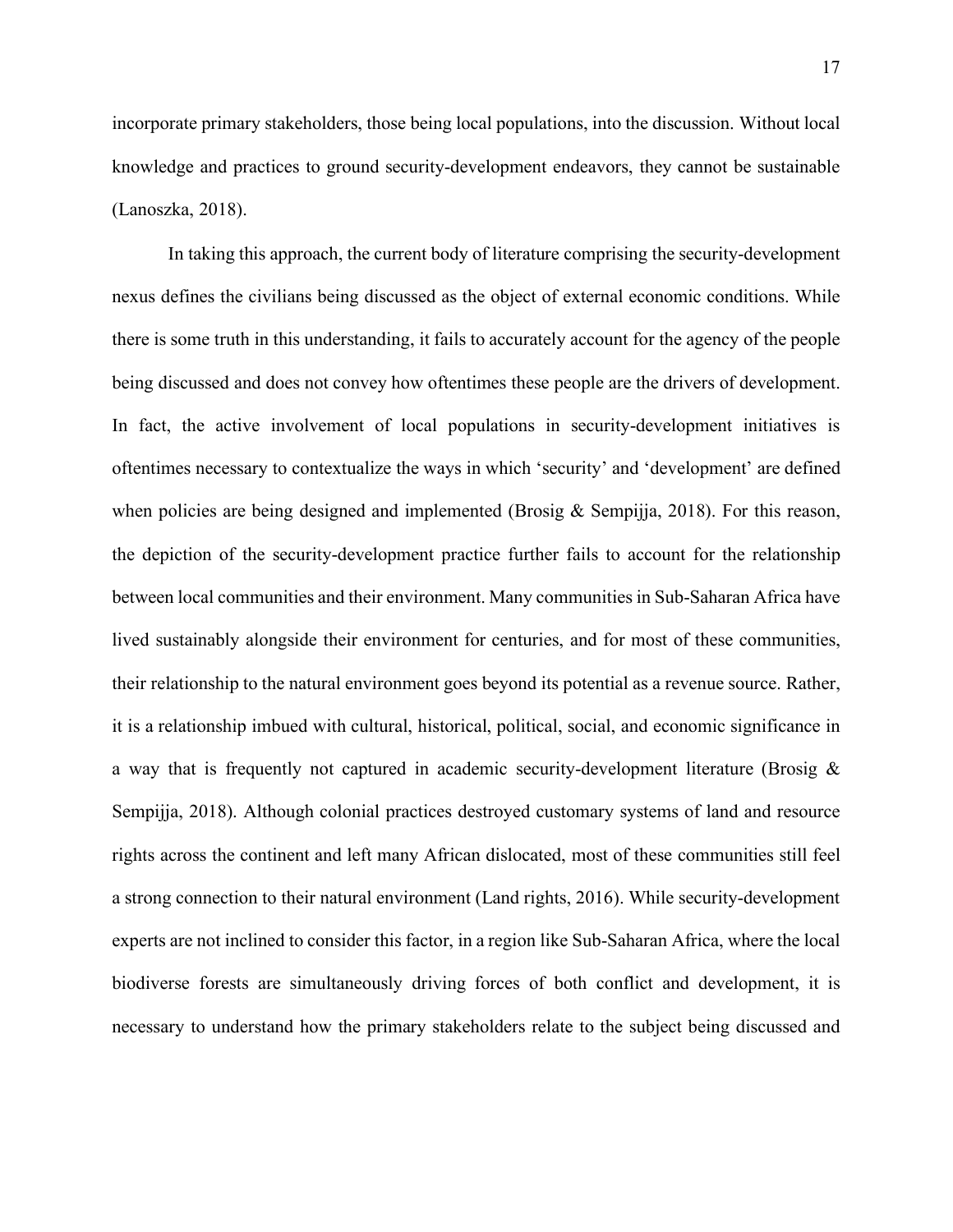how those sentiments can foster long-term security development initiatives that place people and their environment in the center of the discussion (Endaylalu, 2020).

# <span id="page-18-0"></span>*Biodiversity Conservation in the Context of the Security-Development Nexus*

Despite having been suppressed and strained by colonial systems of exploitation, the relationship between local communities and their environment should be celebrated as a foundation for peacebuilding in Sub-Saharan Africa. Because biodiverse resources are frequently used to fund conflict within Sub-Saharan Africa, there exists enormous potential for conservation initiatives to support regional stabilization, security, governance and development by separating armed non-state actors from their sources of funding (Elkan, et al., 2019). Conflict areas situated amidst biodiverse regions, in which human relations with the environment incorporate social, economic, political, and cultural values, are uniquely poised to benefit from conservation practices. In such instances, conservation can serve as an optimal platform for a dialogue that spans beyond existing conflict or differences in culture, socioeconomic status, tradition, and religion. Nature knows no sociopolitical boundaries, meaning that the implementation of conservation initiatives necessitates consideration of societal issues across all divides (Roulin, et al., 2017). Because environmental degradation and conflict threatens all involved parties regardless of their background, joint conservation initiatives have the capacity to unite people from different communities or countries by addressing shared challenges through cooperative actions. In this manner, conservation may serve as an avenue for trust building between various groups with differing interests (A. Crawford, personal communication, November 18, 2021).

Another way of understanding the practicality of conservation in delivering positive peacebuilding outcomes is to examine its socio-ecological applicability. Going beyond its trust building capacity, some security-development practitioners believe that conservation is ideal for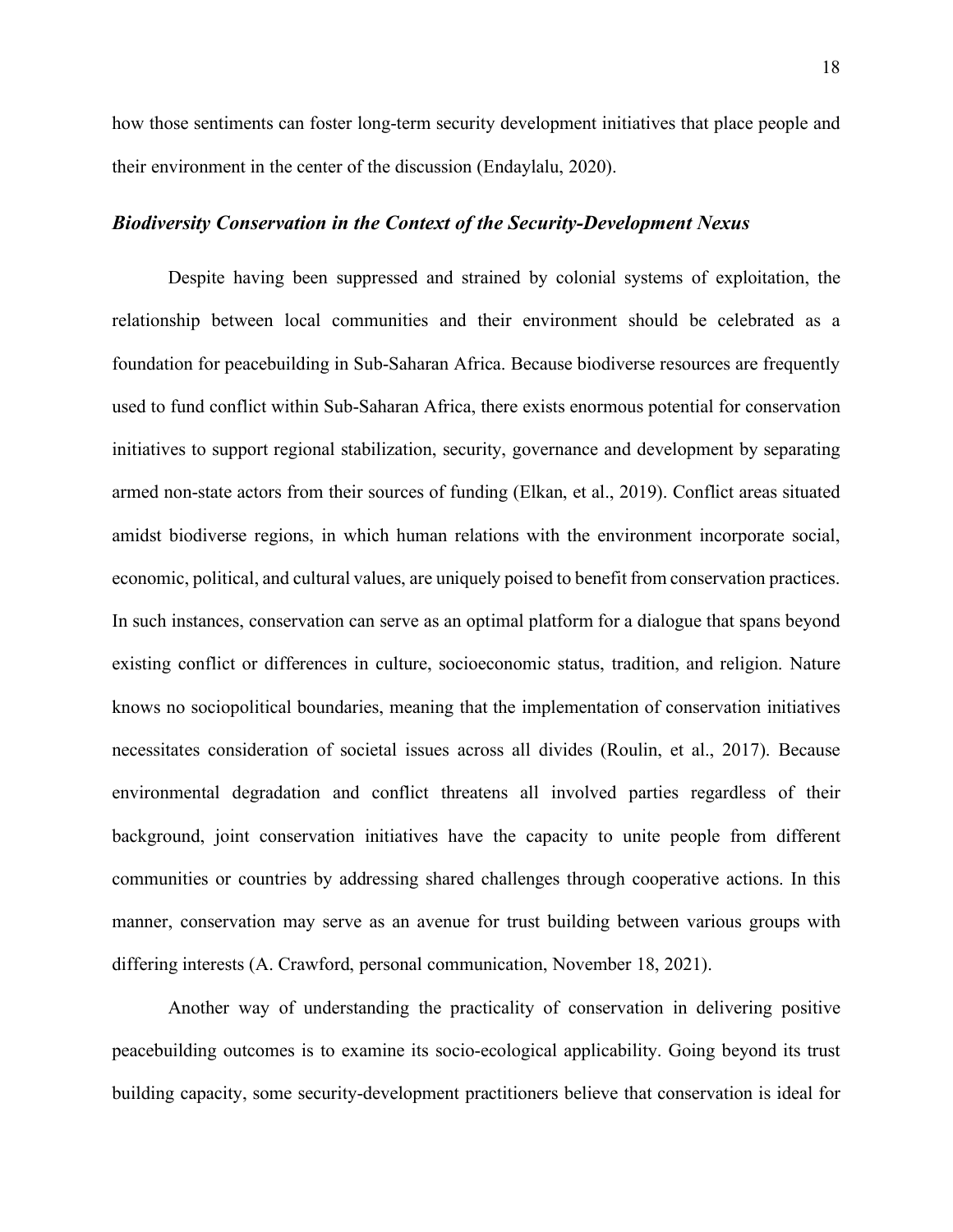addressing not just security challenges, but also fractionalization in a society. On the subject, Executive Director of the Center for Conservation Peacebuilding Francine Madden stated that, "generally speaking, wildlife becomes a symbolic manifestation of the conflict existing within society." What she meant by this was that because nature and the environment is such a tangible element within civil society, it has the potential to serve as an entry point for discussing not only issues of endangered species and illegal harvesting of biodiverse resources, but also social functioning (F. Madden, personal communication, November 29, 2021). Because all involved parties have a vested interest in their natural environment, it can act as a platform through which different communities and groups can consolidate mutual trust in one another without needing to broach sensitive subjects at the root of the conflict. In this way, conservation may also cultivate reconciliation between different groups and actors which can in turn foster long-term cooperation, stability, and human development. Without this entry point, it can be extremely challenging for security-development practitioners to approach a community and attempt to address sociopolitical issues (F. Madden, personal communication, November 29, 2021).

However, not all conservation initiatives have had this effect, and some have even been detrimental to the community or environment they sought to aid. This is oftentimes the case with fortress models of conservation. Fortress conservation is a term used to describe traditional approaches to conservation that rely on the belief that natural ecosystems are able to best function when isolated from human interference and activity (Robbins, 2007). Fortress conservation is based on the assumption that local communities rely on forest resources in a manner that is unsustainable or destructive. As a result, human activity within the protected area is limited to tourism, safari hunting, and scientific research while local communities are excluded from accessing lands they have occupied for decades or centuries. Such conservation initiatives have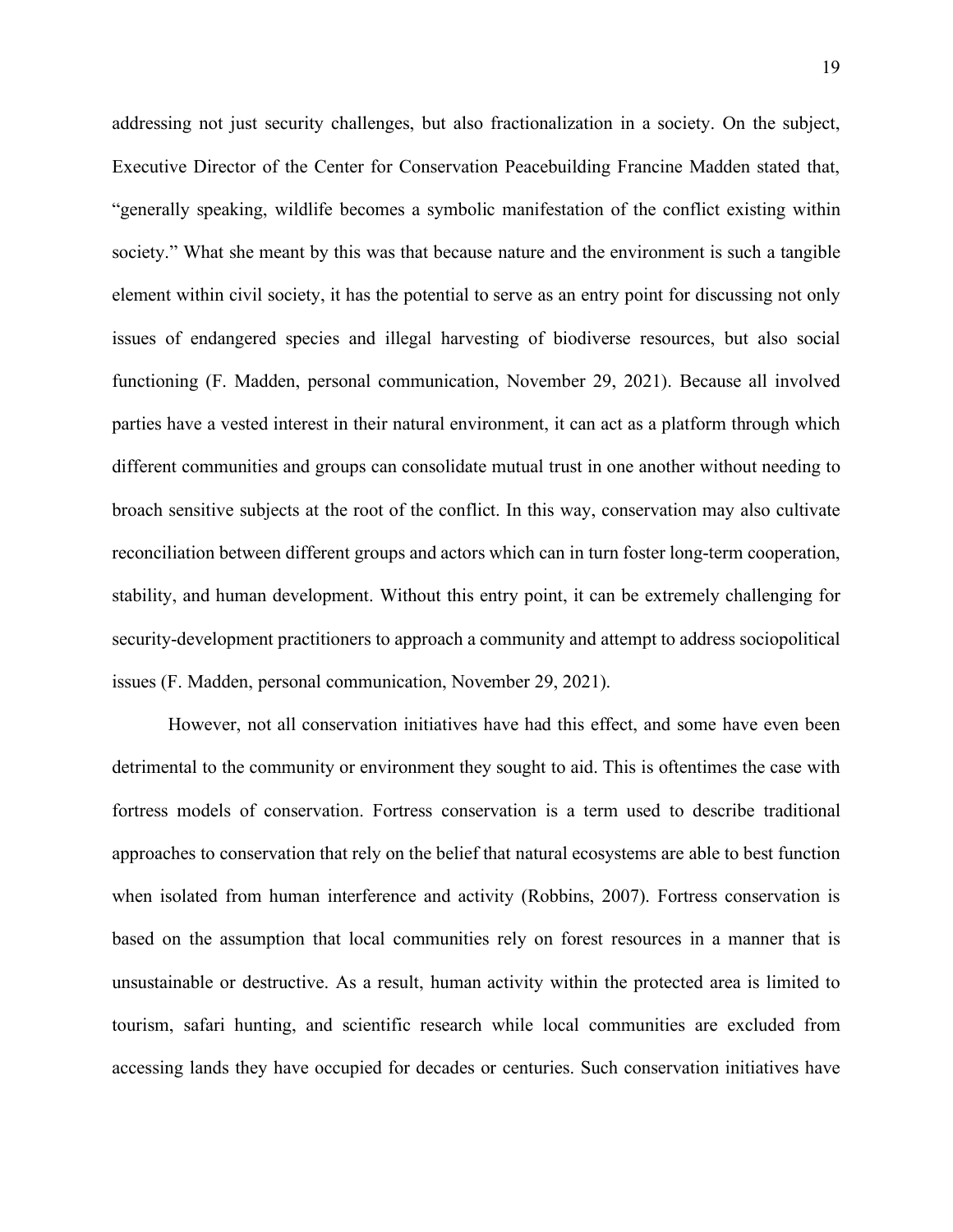created a legacy of disenfranchisement and human rights abuses (Robbins, 2007). For instance, between 1990 and 2014, it was estimated that approximately 250,000 people in Sub-Saharan Africa had been forcibly removed from the homes and land when the land around them became a protected area. Consequently, in scenarios in which fortress conservation is being employed, local communities oftentimes feel alienated by the policy as it conveys the idea that state actors are more concerned with the protection of wildlife than they are with human well-being (F. Madden, personal communication, November 29, 2021). Local communities are therefore less likely to support the conservation project. In the context of security and development, fortress conservation can prove counterproductive to the goals of both as it disrupts the economic and cultural lives of local communities and can in turn foster a sentiment of frustration resulting in conflict (Blanche, 2020).

### <span id="page-20-0"></span>*Community-Based Biodiversity Conservation*

In order to avoid the pitfalls of fortress conservation, it should be understood that for wildlife conservation to be successful it must rely on support from the indigenous and local communities that live alongside the wildlife. Community-based conservation differentiates itself from more traditional conservation practices in the fact that traditional top-down approaches to conservation have focused on linking conflict, the environment, and development. While community-based conservation similarly seeks to link these various components, it does so in a manner that engages local communities as active stakeholders (Brooks, Waylen, & Mulder, 2013). The idea behind this approach acknowledges that informal, local knowledge is necessary to inform conservation projects, but also, that the socio-economic benefits gained by such communities is both important in its own right and also necessary to reduce the reliance of communities on environmentally harmful activities (Brooks, Waylen, & Mulder, 2013).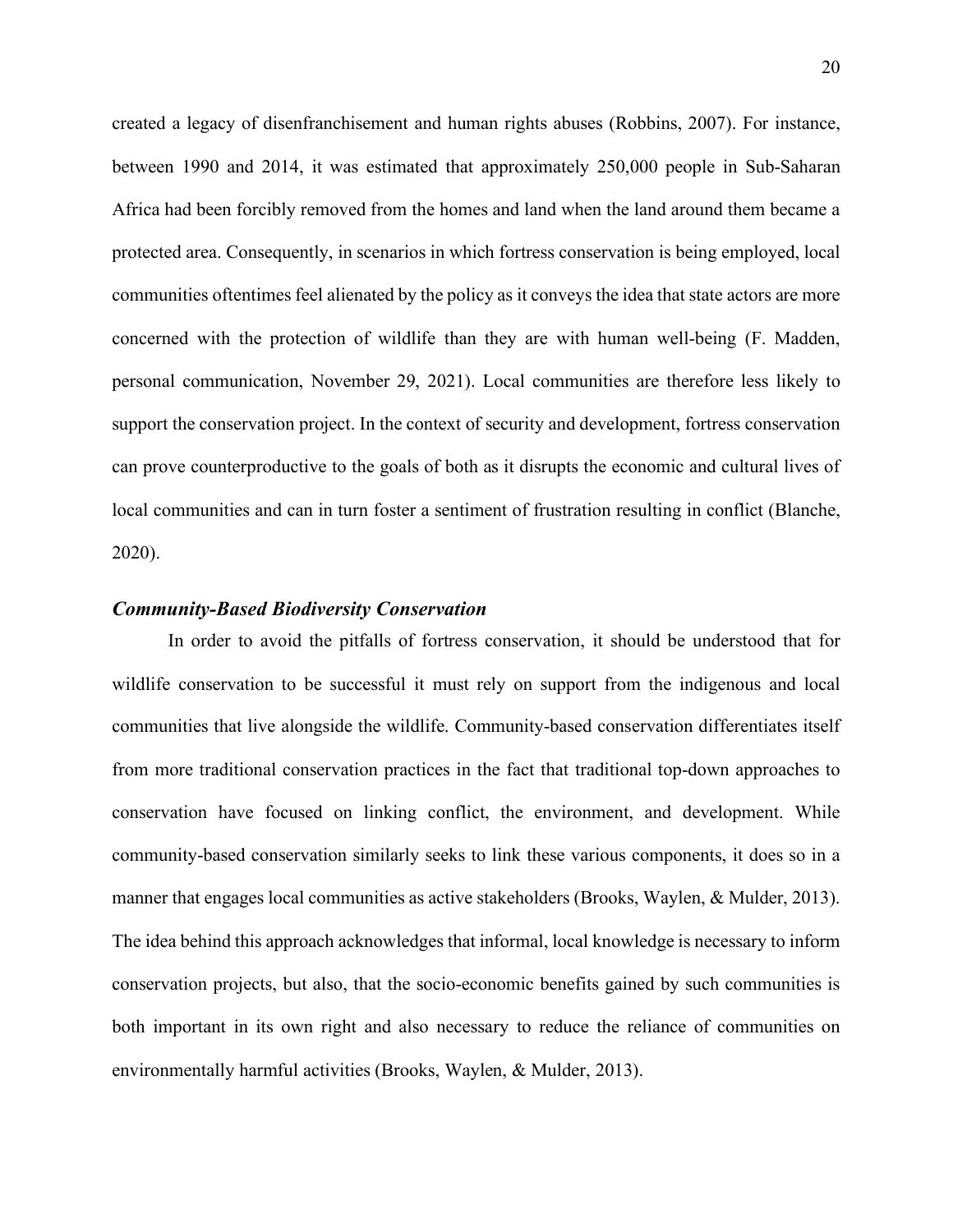Furthermore, situating local grassroots actors at the center of conservation peacebuilding processes offers a complementary approach to traditional top-down methods of environmental governance, security, and human development. In this manner, shifting towards communityintegrated conservation peacebuilding distances the peacebuilding process from short-term political considerations and underlying agendas which have plagued conflict management initiatives in the past (Roulin, et al., 2017). Furthermore, the practice of uplifting the role of the local community in the peacebuilding process frequently results in greater long-term sustainability as it promotes cooperative interactions between various actors including the national governments, regional governments, international organizations, park representatives, NGOs, and, of course, local communities. With this practice, many protected areas in Sub-Saharan Africa have the potential to serve as centers of governance and stability because sustaining protected areas necessitates the integration of community-based conservation security efforts with the security efforts of local authorities and national military (Elkan, et al., 2019). In offering this platform for governance, it better allows conservationists to conceptualize peacebuilding at three levels: local, national, and international (Roulin, et al., 2017). At the local level, conservationists should focus on bottom up, joint-cooperation approaches to supporting their community through conservation. To be successful at this level, the role of national leaders is then to provide financial and capacitybuilding support while also encouraging human development through public-private partnerships (PPP). Similarly, conservation peacebuilding projects offer the international community a common ground platform through which they can direct technical and financial support while simultaneously acting as a dialogue facilitator between communities in conflict (Roulin, et al., 2017).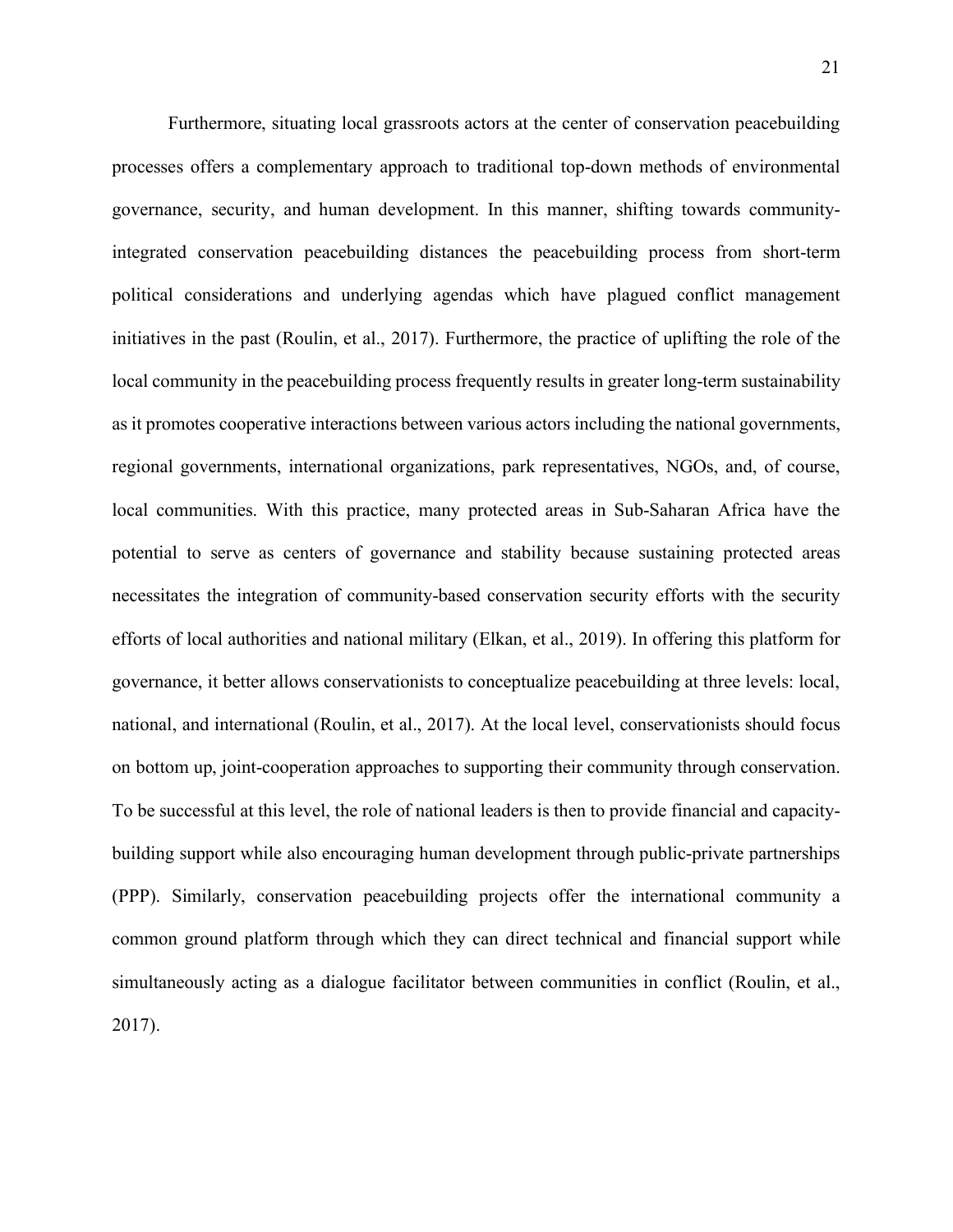Nevertheless, community-based conservation frequently faces criticism for idealizing the power of community bonds, decentralizing security and development, and conflicting with economic development. Despite a limited amount of research advocating community-based conservation against these criticisms, a recent quantitative analysis conducted by Jeremy Brooks, Kerry Ann Waylen, and Monique Borgerhoff Mulder (2013) assessing 136 community-based conservation projects across 40 different countries now offers greater insight into the unique benefits of such projects. Of this number, 65 of the projects were located in Africa. In this analysis, researchers used a large comparative database, as well as a multi-level design and model-fitting approach. With this approach, they analyzed community-based conservation success in four outcomes (attitudinal, behavioral, ecological, economic) while simultaneously examining how national and local contexts impact the outcomes of community-based conservation practices. In their findings, they concluded that community-based conservation projects experienced greater instances of successes than failures across all four outcomes. Through this analysis it was determined that the aspects of project design that are most important in delivering project success are local participation in project design and implementation, capacity building components, equitable distribution of resources, and engagement with local traditions and institutions (Brooks, Waylen, & Mulder, 2013).

Perhaps more notably, the study also found that community-based conservation projects can be successful independent of the national contexts in which projects are being implemented. That is to say that unfavorable conditions such as a low human development index, high levels of corruption, and unstable governments at the national level do not hinder the success of welldesigned conservation projects that included the criteria above (Brooks, Waylen, & Mulder, 2013). This finding in particular is important because it indicates that community-based conservation is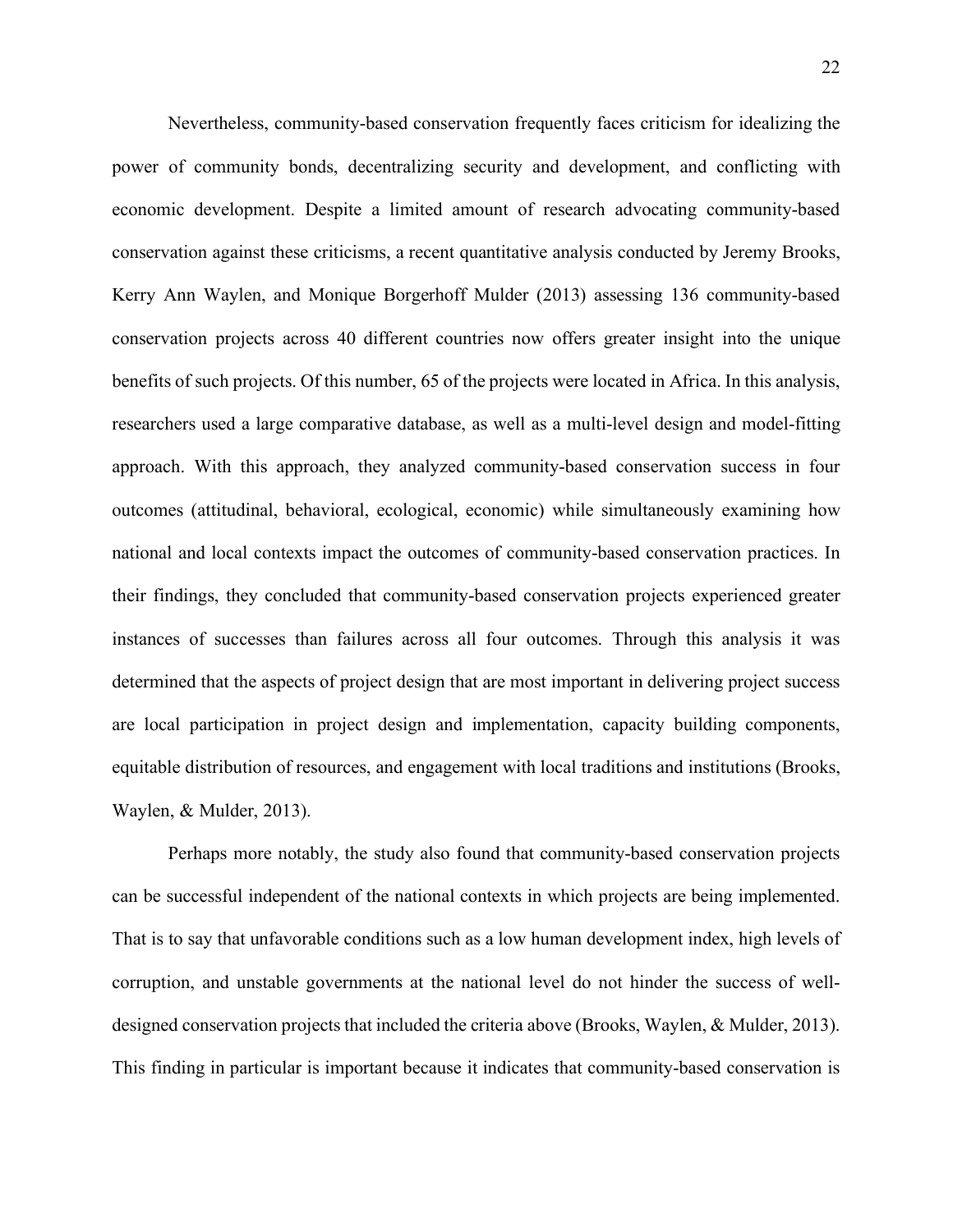an intervention strategy which can be implemented irrespective of a weak government with debilitated institutions. If this is the case, the community-based conservation could in fact be the optimal approach to neutralizing conflicts surrounding biodiverse resources and providing holistic socioeconomic opportunities for communities in Sub-Saharan African countries already struggling to maintain institutions of governance.

Although community-based conservation is a practice that is recently gaining momentum, it has been successfully applied in numerous contexts across Sub-Saharan. For example, following a World Bank analysis that found that economic endeavors such as mining, road development and agriculture would result in an overall loss for the Tanzanian economy, the country decided to direct its focus towards ecotourism, which is tourism that prioritizes experiencing a region's natural environment. During this time, the Tanzanian government turned to local communities to aid in the conservation project and eventually, the government worked to transfer user rights to the local communities through the creation of Wildlife Management Areas (Lee, 2018). In these areas, local communities set aside portions of their land to be used for conservation and eco-tourism. In return, the communities receive a majority of revenues from these areas. These Wildlife Management Areas also act as buffer zones around national parks to promote conservation in the park itself, reduce instances of wildlife-human conflict, and distance human activities such as subsistence farming from the parks (Lee, 2018). There are now 19 operating Wildlife Management Area comprising 7% of Tanzania's total land area, and another 19 Wildlife Management Areas are being planned. Today, ecotourism in Tanzania produces approximately \$6 billion annually representing about 13% of total GDP. Furthermore, the sector directly employs about 700,000 people and indirectly employs another 1.5 million people thereby demonstrating the potential development impact of community-based conservation (Lee, 2018).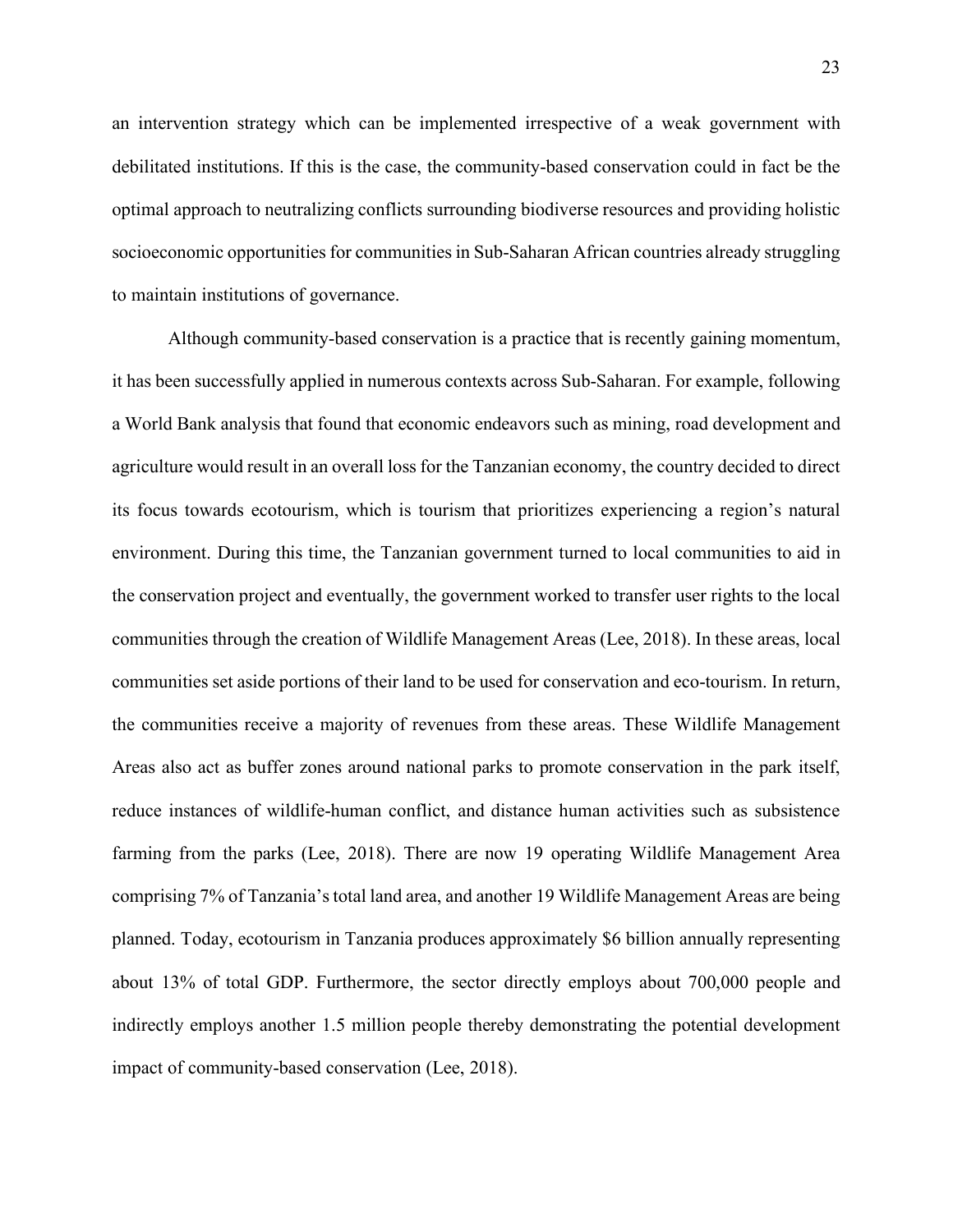# <span id="page-24-0"></span>*The Case of the Democratic Republic of Congo*

# <span id="page-24-1"></span>*Background on the Conflict in the DRC*

In the wake of the 1994 Rwandan Genocide, in which over 800,000 Tutsis were killed by Hutu Rwandans, the Democratic Republic of Congo (DRC) witnessed an outpouring of over one million Rwandan refugees into the eastern region of the DRC. Most of these refugees were Hutus who feared retaliation from the Tutsi government of Rwanda. This group of Hutu refugees included armed genocidaires who became the target of the Rwandan government (Violence in the DRC, n.d.). During this time, the Alliance of Democratic Forces for the Liberation of Congo (AFDL) began to form under the leadership of Laurent Kabila in opposition of the then-president Mobutu Sese Seko. In 1996, Rwanda invaded the DRC with the help of the AFDL attacking Hutu rebel groups (Rwanda genocide: 'Domino effect', 2014). This conflict evolved into the First Congo War which then drew support for both sides from neighboring countries including Uganda, Angola, and Zambia as well as other armed groups. The First Congo War ended in 1997 when Mobutu Sese Seko was replaced by Laurent Kabila who quickly called for the removal of Rwandan and Ugandan forces (Violence in the DRC, n.d.). About a year later, in 1998, the Second Congo War began. Kabila's government forces backed by support from fellow countries including Angola, Namibia, and Zimbabwe fought rebel forces which were largely backed by the Rwandan and Ugandan governments (Violence in the DRC, n.d.). In addition to drawing in neighboring countries, the war drew over 25 armed groups to the eastern region of the DRC. It is estimated that over 3 million people died in the Second Congo War making it the deadliest conflict since WWII (Tamm, 2019). Although a peace agreement was reached in 2002, many of these armed groups grew and fragmented into more rebel forces who continue to perpetuate violence and instability within the country today (Tamm, 2019).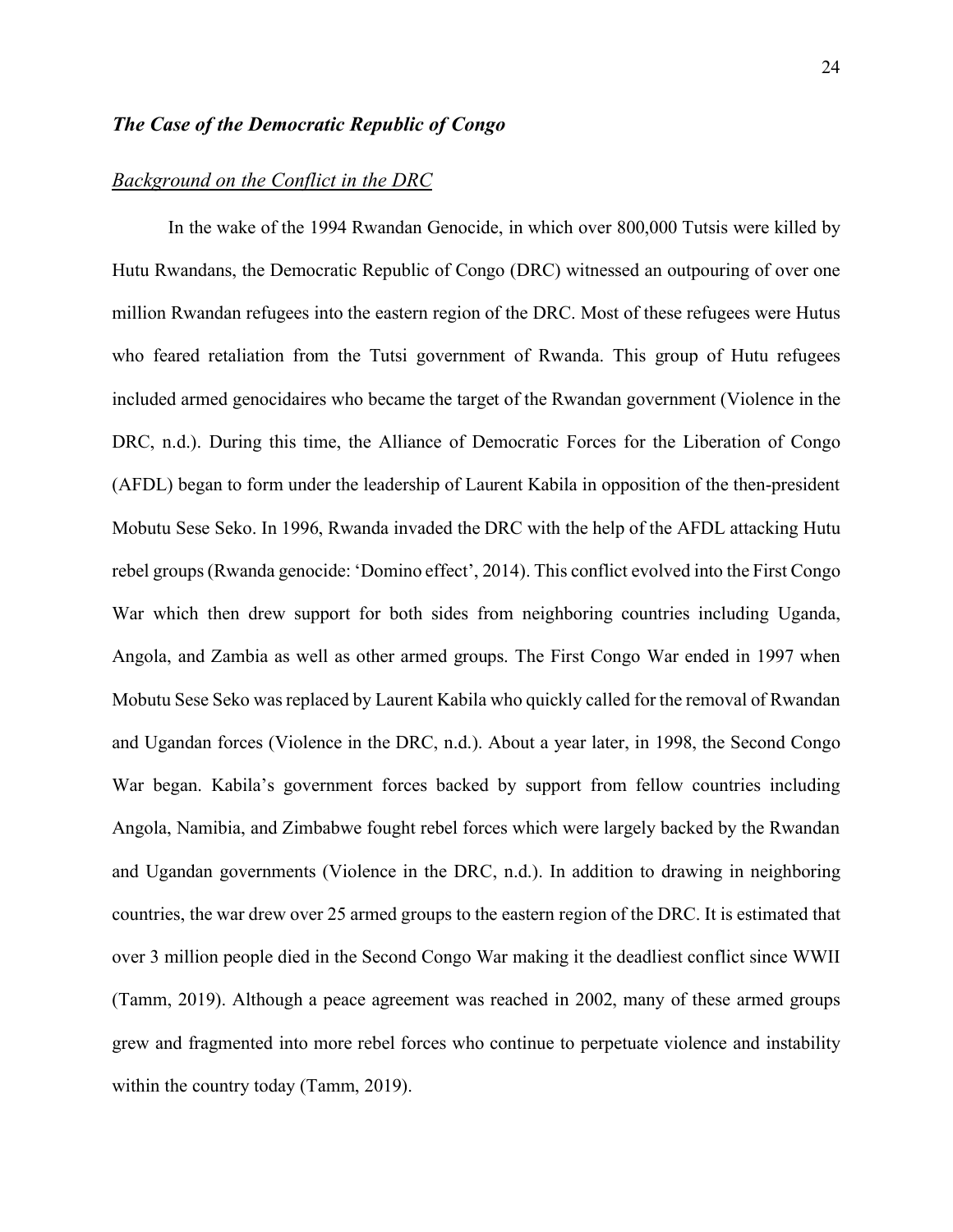# <span id="page-25-0"></span>*Current Status and Key Considerations*

Today, there are over 100 armed groups fighting for power in the DRC (The Facts, 2020). This conflict is in part driven by the fact that the DRC has large endowments of mineral resources such as copper, cobalt, and coltan. It is estimated that the country holds \$24 trillion of untapped mineral resources (Violence in the DRC, n.d.). Consequently, the existing democratic regime is constantly fighting authoritarian rebel groups vying for control of these vast resources. This kind of instability has thereby impeded the functioning of the country's democratic institutions (Nzongola-Ntalaja, 2006). Today, the influence of the DRC's central government is essentially limited to Kinshasa meaning that the country's system of governance has evolved to form a potent combination of traditional governance and western governance (V. Yu, personal communication, November 22, 2021).

The country's mineral wealth often overshadows another key consideration regarding conflict in the DRC: the country's wealth of biodiversity. The DRC is ranked as the fifth most biodiverse country in the world, and it houses the Virunga National Park, which is the second most biodiverse forest in the world. It is estimated that the value of resources in Virunga National Park alone is approximately \$1.1 billion annually (The Economic Value of Virunga National Park, 2013). For this reason, the environment of the DRC has played a significant role in propelling the country's armed conflict. For several decades, the DRC has been facing both interstate and intrastate conflict, in which most parties involved have relied on the diverse environment to fund their military or political campaigns. Unlike mineral resources, resources such as charcoal, timber, ivory, bushmeat, and other forest resources are above ground and easily attainable meaning that no mining or advanced machinery are necessary to harvest them making the obtainment and sale of the resources harder to monitor and police (Milburn, 2014). Furthermore, much of this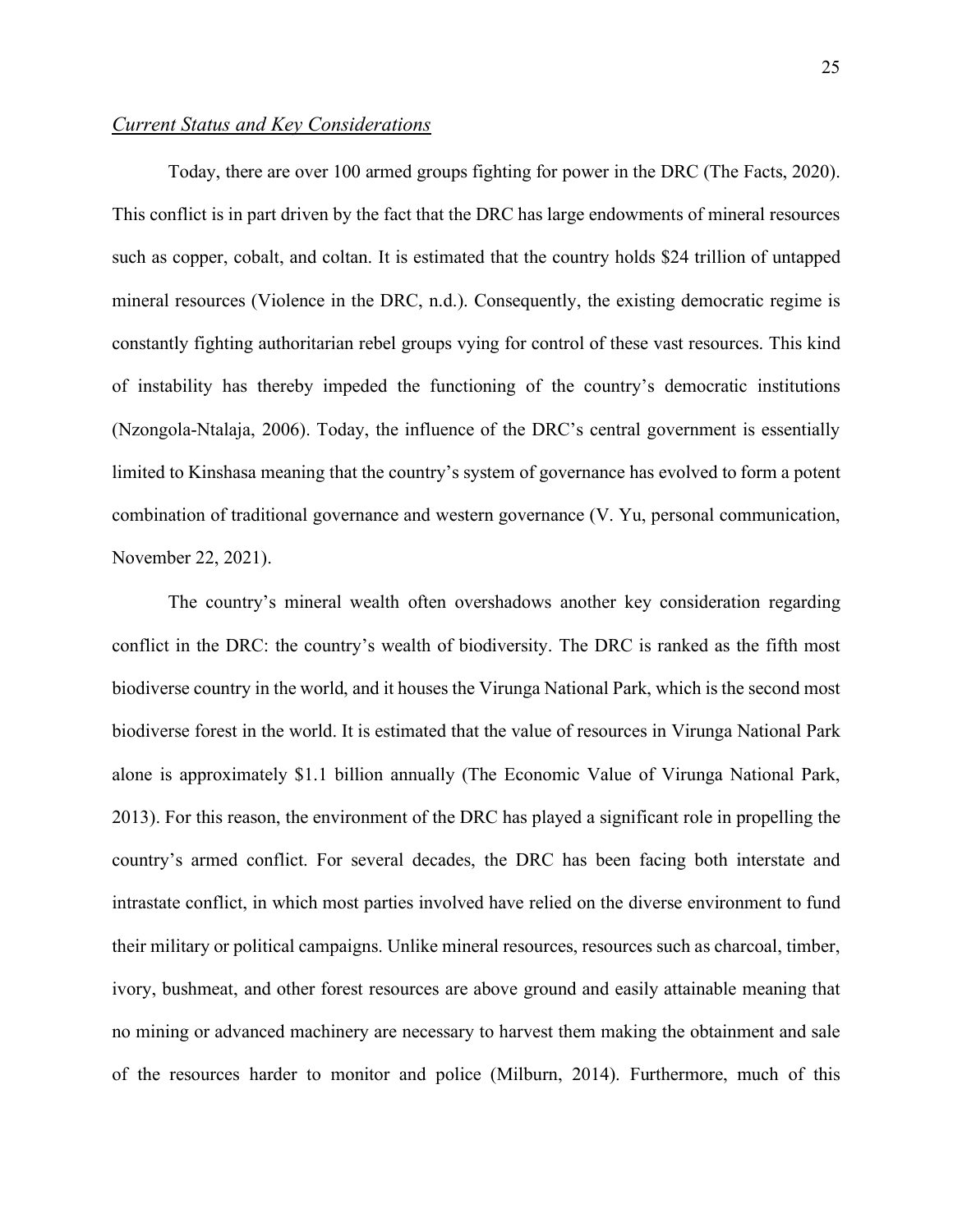biodiversity is destroyed by the increased amounts of conflict-related foot traffic taking place in the eastern region. For example, Virunga National Park has sustained loss of biodiversity as internally displaced persons and refugees have used the park's wildlife for its life sustaining resources including bushmeat and timber (Butsic et al., 2015).

Additionally, Africa's Congo Basin forests are of significant cultural, economic, and social importance for local communities throughout the country. Indigenous and local communities have lived interdependently with the forests for centuries, sustainably harvesting biodiverse resources. However, in addition to biodiversity loss and deforestation, indigenous and local communities have further suffered from a loss of land rights as a result of colonial systems which overturned existing customary systems of land and resource rights (Land rights, 2016). When postcolonial regimes replicated Western models of landownership, it further propelled the issue of land rights, dislocation, and civil unrest. Despite this disenfranchisement, most people in the DRC still feel a strong connection to their natural environment, and when it is possible, at the local level, customary law is still applied (Land rights, 2016). Today, approximately 70% of the country's population lives in rural areas with the number of people living in these rural areas continuing to grow at a rate of 2.34% each year (DataBank World Development Indicators, 2021). These rural populations are highly dependent on the resources and services that the forests provide thereby making these biodiverse forests the "wealth of the poor" (Milburn, 2014). Rural communities utilize the forests' resources for kindling, medicine, habitat, and food. Therefore, damage to the biodiverse forests of the DRC would result in disaster for a majority of the country's 105 million people (Congo, Democratic Republic of the , 2021).

Although peace and stability would mitigate conflict-induced damage, it allows for uninterrupted commercial exploitation of biodiverse forests. Due to a lack of stability, commercial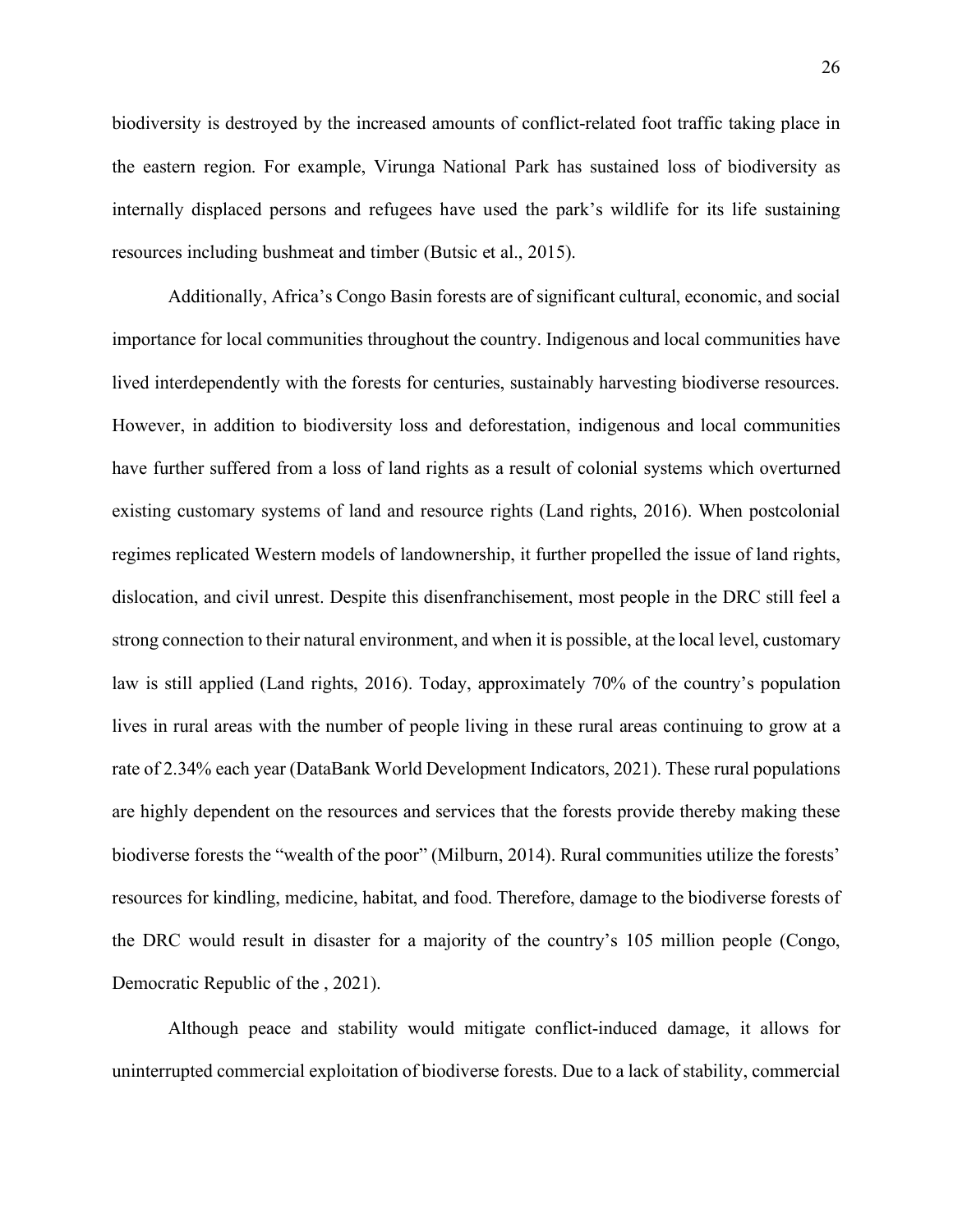logging companies in the DRC have been forced to close either temporarily or permanently (Butsic et al., 2015). As conflict continues in the DRC, the overall rate of deforestation in the country is estimated to be 0.33 percent per year which is far lower than other West or Central African nations. Therefore, if armed conflict were to cease, these logging and timber companies would be better able to utilize existing infrastructure to safely access forested areas which would result in loss of habitat and therefore biodiversity (Milburn, 2014). For this reason, conservation practices would be ideal to ensure that even once peace becomes more widespread that biodiverse nature is maintained.

#### <span id="page-27-0"></span>*Community-Based and Conflict-Sensitive Conservation Practices*

Considering the findings of Brooks, Waylen, & Mulder (2013) that community-based conservation can be successfully implemented regardless of the national context and a country's instability, it is possible that community-based conservation could be the ideal intervention strategy to combat issues of instability and underdevelopment in the DRC. In the past, local communities have had to compete for land access with infrastructure projects, industrial resource extraction, large-scale agriculture, and even conservation initiatives. In terms of conservation, the Congolese state has already set a goal for formally protecting 17% of the country's land with about 11% of that land already being formally protected (Land rights, 2016). However, a vast majority of these conservation projects have relied on fortress conservation models meaning that local communities were forbidden from accessing their ancestral lands and were treated as squatters further exacerbating this issue of dislocation and civil unrest. Despite this fact, legislation in the DRC in the past decade has begun to acknowledge community land rights, and the country has even seen a trend towards community-based conservation (Land rights, 2016). For instance, in 2014, the national government passed a law which allows communities to apply for concessions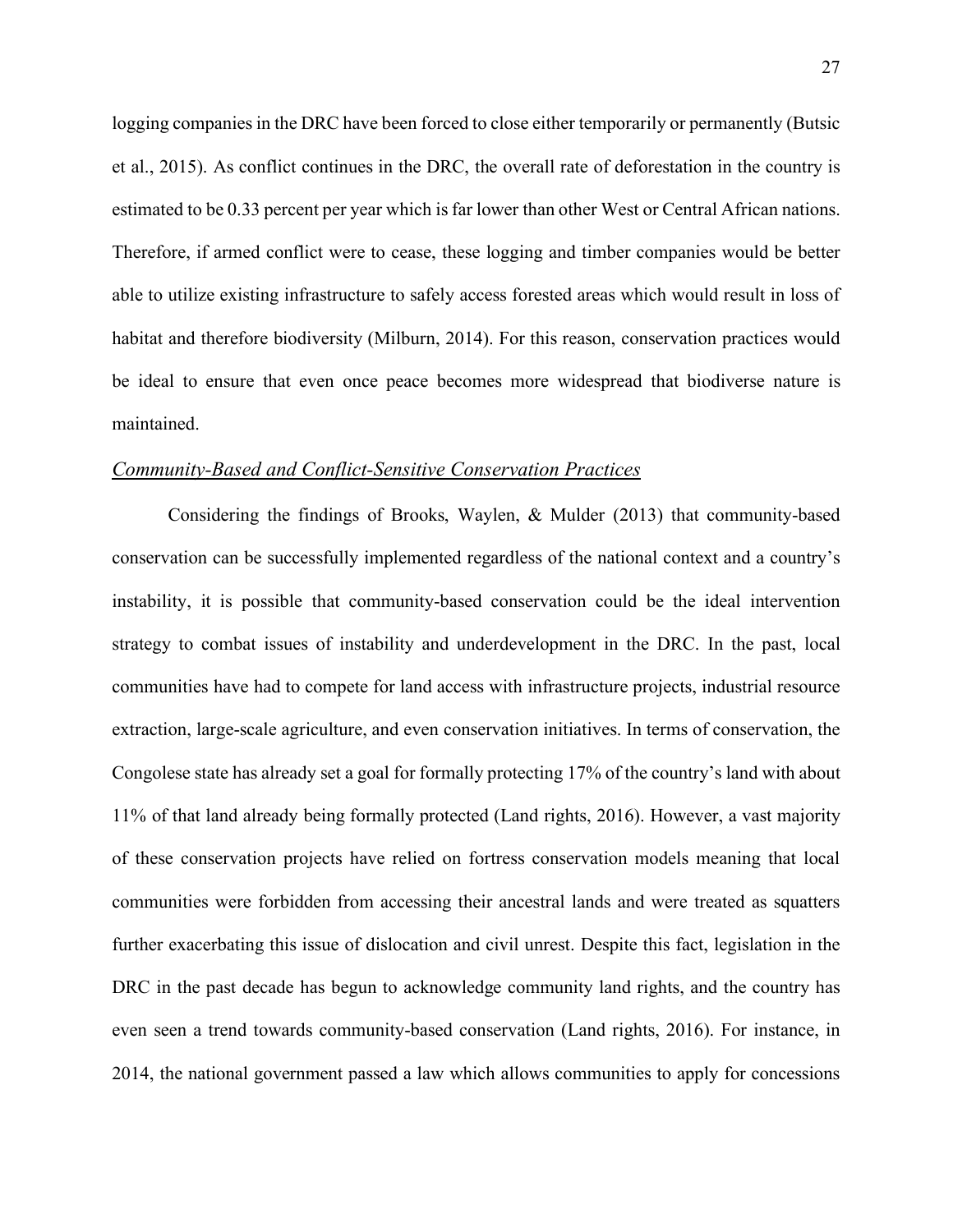which would grant them formal ownership rights over their land under the condition that they find a use for the land that generates income while adhering to sustainable practices (Berendt, 2018). Examples of such activities include the collection on non-timber forest products. Natural forests hold countless non-timber resources such as aromatic plants sap, seeds, berries, foliage, fuel wood, and medicinal plant-based products which has an estimated global market of about \$60 billion (Ahmad, 2004). The Ilima community is one such example of a community that has been granted concessions; however, having experienced the benefits of conservation and ecotourism, they have decided to fully commit their forestry concessions of 400 square kilometers to conservation (Berendt, 2018).

Another community-based project in the DRC demonstrating the cohesion between conflict, the environment, and human development can be found in the Congolese NGO Mbou-Mon-Tour (MMT). MMT was first created in 1997 by the people of Nkala village for the purpose of fostering local human security and development through bonobo conservation (Narat, et al., 2015). MMT established a number of protected areas within the region to increase community revenues from eco-tourism and reduce the conflict surrounding the illegal poaching of bonobos, an endangered species of great ape. Since the establishment of the first bonobo protected area in 2001, MMT has supported about a dozen other villages in creating their own protected areas eventually expanding to a total of 200 square kilometers of protected areas (Narat, et al., 2015). To achieve sustainability of this project, MMT has worked alongside traditional chiefs and opinion leaders within these villages to not only coordinate conservation efforts, but also educational programs to help teach local communities about the importance of conservation and eco-tourism in the future of community development. These educational programs have since reached over 6,000 students and adults (Narat, et al., 2015). MMT has also worked with villages under the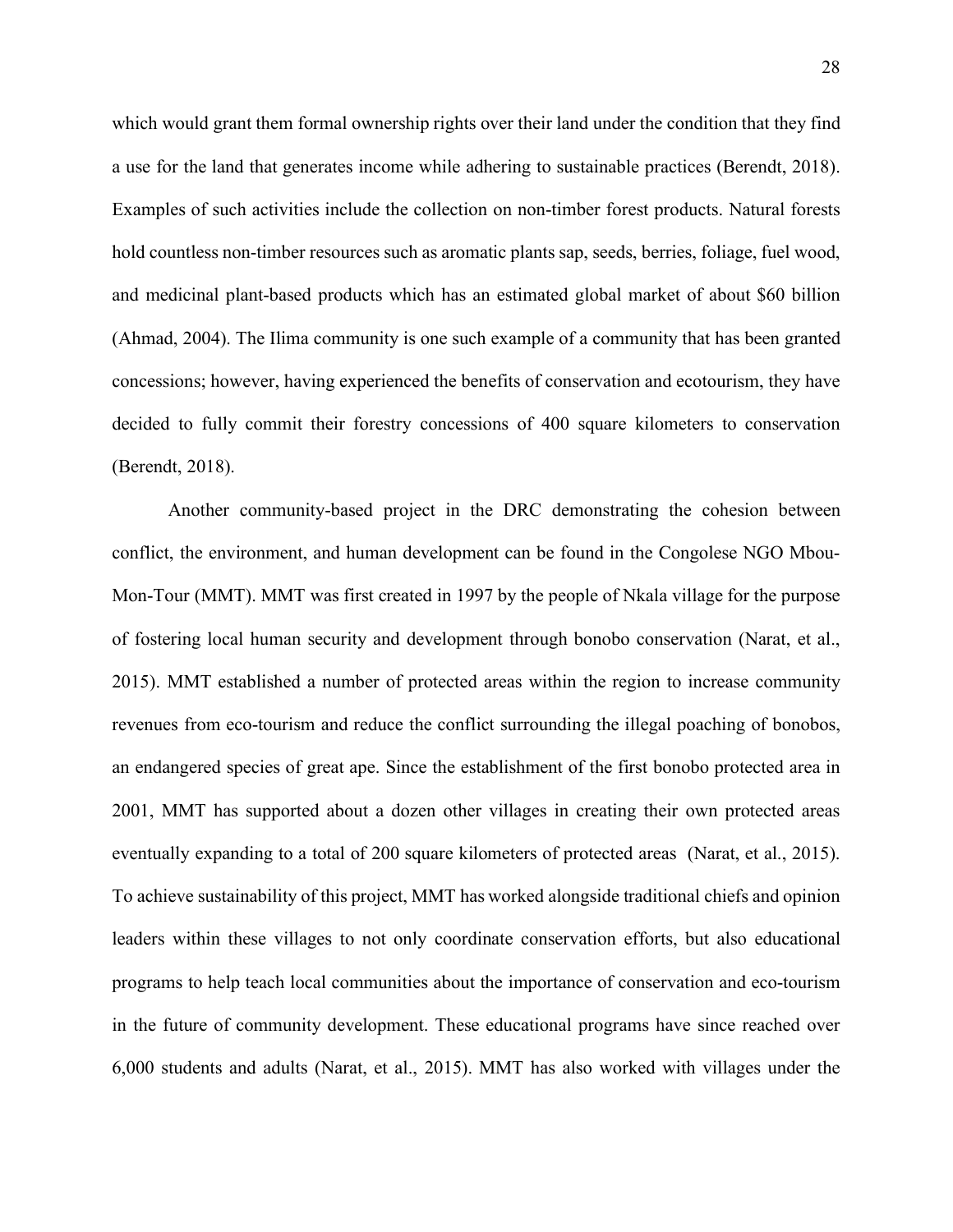organization of traditional chiefs to develop sustainable agriculture practices in order to decrease dependence of the local forests for sustenance. In this manner, MMT ensures that sustainable development is on the local communities' terms. This notion of self-determination is a central pillar of each of MMT's initiatives, and it is one that they argue is oftentimes abandoned when national and international institutions become involved in community-based conservation projects. For this reason, MMT advocates the importance of self-determination in community-based conservation, so that in the future, these national and international institutions are better prepared to respect the leadership role of local communities in conservation and development (Narat, et al., 2015).

# **CONCLUSION**

<span id="page-29-0"></span>Since the 1990s, when the security-development nexus first originated, the episteme surrounding this nexus has failed to incorporate numerous traits and advancements within the sustainable human development field. Consequently, the conversation surrounding the nexus and the practice of linking the two has not advanced in the manner necessary to produce the most effective sustainable results, and it has even led to the development of misinformed and poorly conceived policies. Two of the most notable shortcomings of the security-development nexus is the neglect given to the role of the environment as well as the role of the primary stakeholders within the nexus. The analysis within this paper found that it is necessary to examine the role of both local communities and the environment, as well as how the two interact in fostering stability and human development. Furthermore, it was found that for security-development policies to be most effective and sustainable in the long-run, both local communities and the environment should be viewed as the engineers within the security-development nexus rather than objects of external conditions.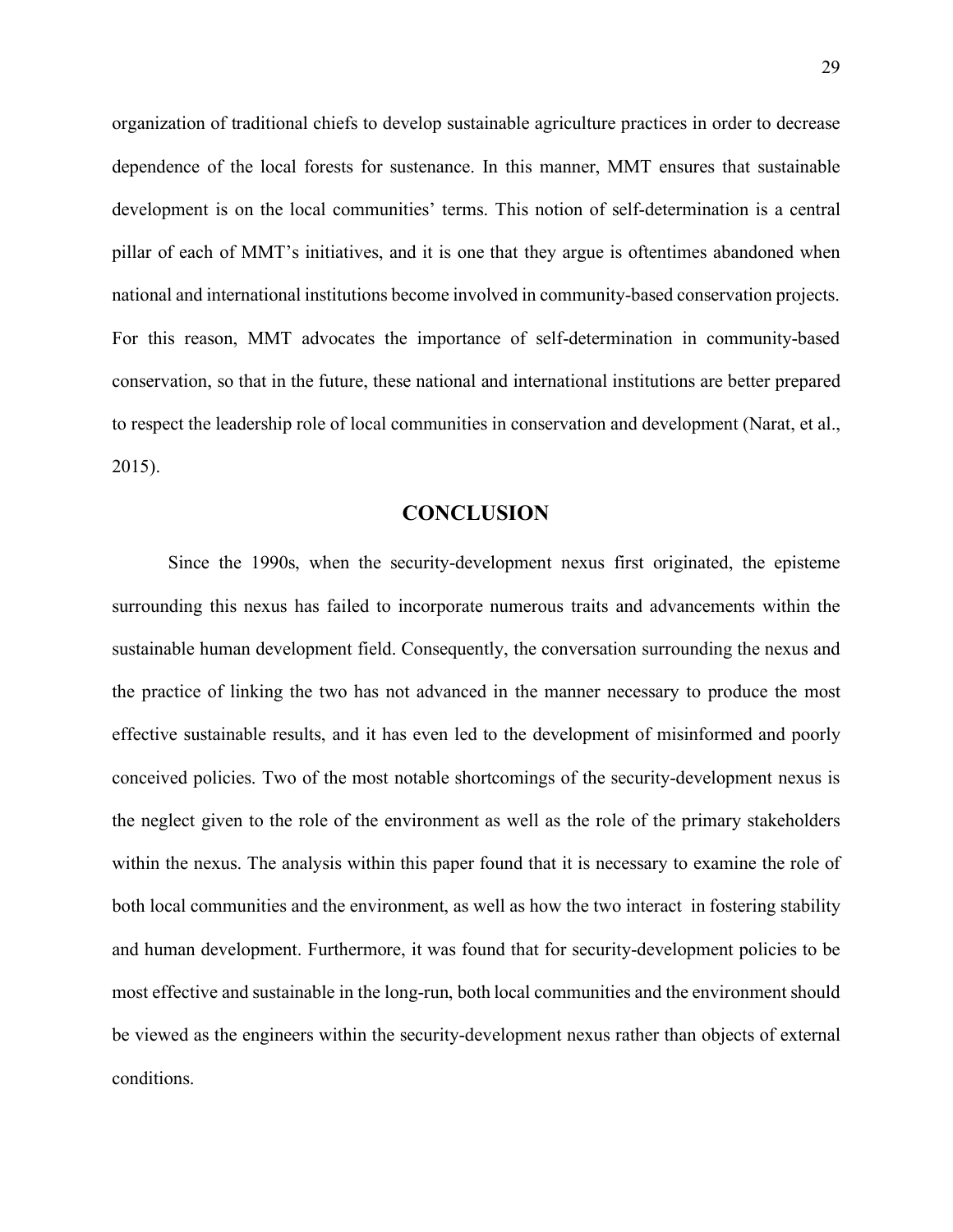Given this finding, the analysis then turned to the efficacy of biodiversity conservation, and specifically community-based conservation, as a security-development strategy. Because the environment is an important subject for many groups, the environment may be used as a point of entry into community dialogue. For this reason, conservation has the potential to be used as a platform for peacebuilding between different groups. Community-based conservation seeks to draw on this potential and substantiate it with local knowledge and resources to ensure the longterm sustainability of conservation efforts. In return, community-based conservation can be conducted in a manner that delivers revenues to local communities through ecotourism programs among other methods. Such practices have been applied in numerous countries across Sub-Saharan Africa such as the DRC which is home to the world's second largest biodiverse rainforest as well as some of the most long-lasting conflict in Sub-Saharan Africa. Because the country lacks a strong central government, the case of the DRC further illustrates that decentralized, community-based conservation initiatives may be the optimal approach to supporting sustainable peace and development in the region.

Despite the many insights this analysis offered, there remain numerous potential research topics relating to community-based conservation and the security-development nexus. Because the security-development nexus episteme remains fairly one-dimensional in its concepts of 'security' and 'development,' research focusing on harmonizing other key subjects such as demographic transition or resilience in international disasters into the nexus could be beneficial. As the analysis previously noted, there is also dearth of literature studying the benefits and efficacy of communitybased conservation as a security strategy. The results of this research indicate that communitybased conservation could serve as an ideal intervention for many communities and regions across Sub-Saharan Africa, and for this reason, it should be studied further.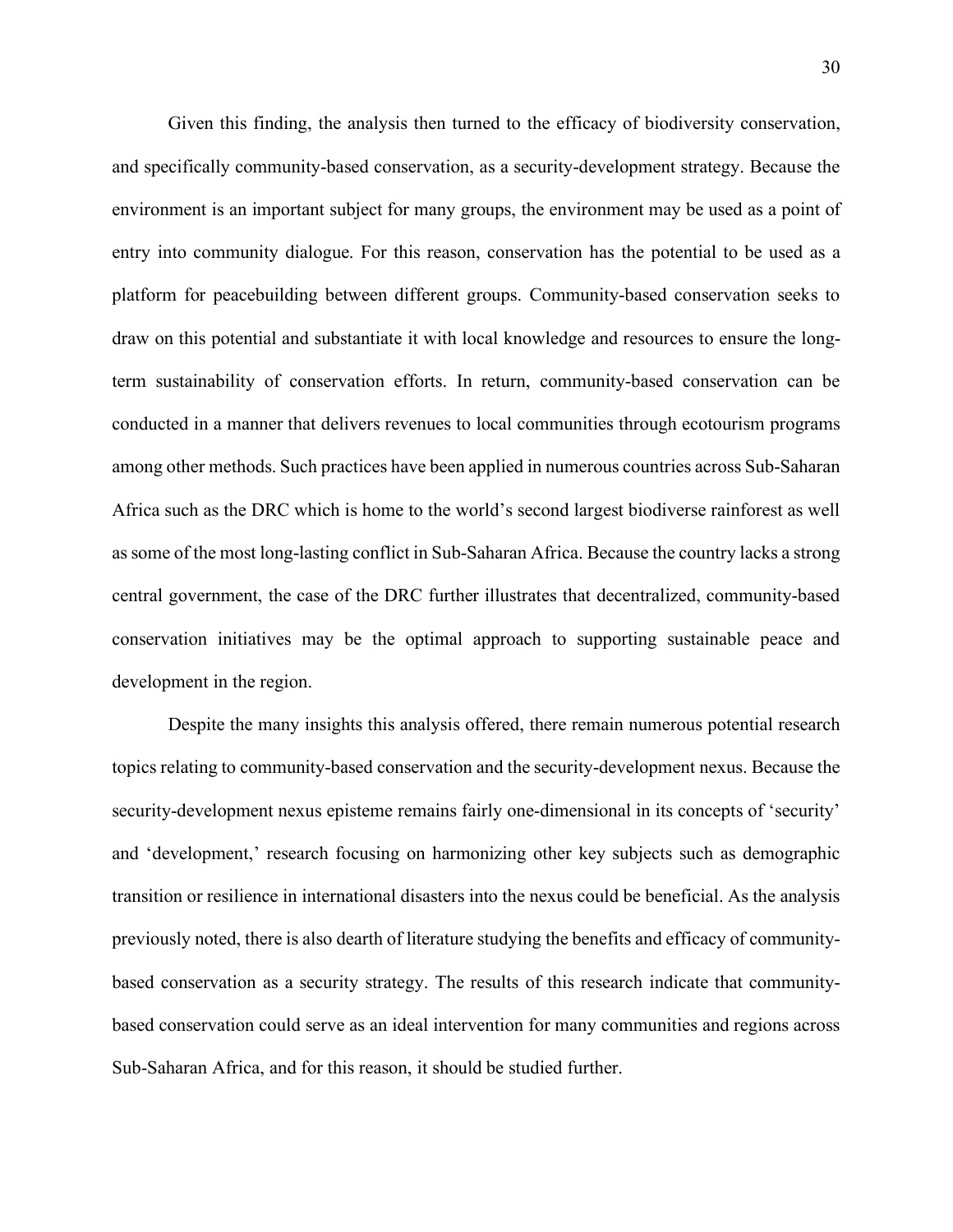# **BIBLIOGRAPHY**

- <span id="page-31-0"></span>Ahmad, S. (2004). Good Harvesting Practices For Non-Timber Forest Products and the PatentRegime. *XII World Forestry Congress*.
- Annan, K. (2005, April 7). *Secretary-General's Address to the Commission on Human Rights*. Retrieved from United Nations Secretary-General: https://www.un.org/sg/en/content/sg/statement/2005-04-07/secretary-generals-addresscommission-human-rights
- Berendt, S. (2018). *Advancing community conservation in rural DRC*. Retrieved from African Wildlife Foundation: https://www.awf.org/blog/advancing-community-conservation-rural-drc
- Blanche, A. (2020). De la « Fortress Conservation » aux nouveaux modèles de gestion participative de la biodiversité en Tanzanie. *La revue électronique en sciences de l'environnement*, https://doi.org/10.4000/vertigo.27524.
- Brooks, J., Waylen, K. A., & Mulder, M. B. (2013). Assessing community-based conservation projects: A systematic review and multilevel analysis of attitudinal, behavioral, ecological, and economic outcomes. *Environmental Evidence*, https://doi.org/10.1186/2047-2382-2-2.
- Brosig, M., & Sempijja, N. (2018). Human development and security sector reform: The examples of Liberia and the Democratic Republic of Congo. *African Security*, 59-83. https://doi.org/10.1080/19392206.2017.1419622.
- Butsic, V., Baumann, M., Shortland, A., Walker, S., & Kuemmerle, T. (2015). Conservation and conflict in the Democratic Republic of Congo: The impacts of warfare, mining, and protected areas on deforestation. *Biological Conservation*, *191*, 266–273. https://doi.org/10.1016/j.biocon.2015.06.037
- Collier et al. (2003). *Breaking the Conflict Trap: Civil War and Development Policy.* Washington, DC: The World Bank and Oxford University Press.
- Commission, B. (1987). *Our Common Future.* New York: Oxford University Press.
- *Congo, Democratic Republic of the* . (2021, November 30). Retrieved from CIA World Factbook: https://www.cia.gov/the-world-factbook/countries/congo-democratic-republic-of-the/
- Crawford, A. (2021, November 18). Environment, Conflict, and Development in the DRC. (L. Conroy, Interviewer)
- *DataBank World Development Indicators*. (2021, November). Retrieved from The World Bank: https://databank.worldbank.org/source/world-development-indicators#
- Davies, J. C. (1962). Toward a Theory of Revolution. *American Sociological Review*, 5-19. https://doi.org/10.2307/2089714.
- Douglas, L., & Alie, K. (2014). High-value natural resources: Linking wildlife conservation to international conflict, insecurity, and development concerns. *Biological Conservation*, 270- 277. https://doi.org/10.1016/j.biocon.2014.01.031.
- Elkan, P., Verheij, P., Tubiana, J., Mathot, L., Matthysen, K., & Wernerus, F. (2019). Study on the interaction between security and wildlife in Sub-Saharan Africa. *European Commission*, https://doi.org/10.2841/33877.
- Endaylalu, G. A. (2020, February 25). *Indigenous Community-based Natural Resources Management Mechanisms*. Retrieved from ACCORD: https://www.accord.org.za/conflicttrends/indigenous-community-based-natural-resources-management-mechanisms/
- Gangolli, L. (2011). Some observations on the World Development Report 2011: conflict, security and development. *Indian Journal of Ethics*, https://doi.org/10.20529/IJME.2011.087.
- Goodarzi, J. (2021, November 24). Conservation in the Context of the Security Development Nexus. (L. Conroy, Interviewer)